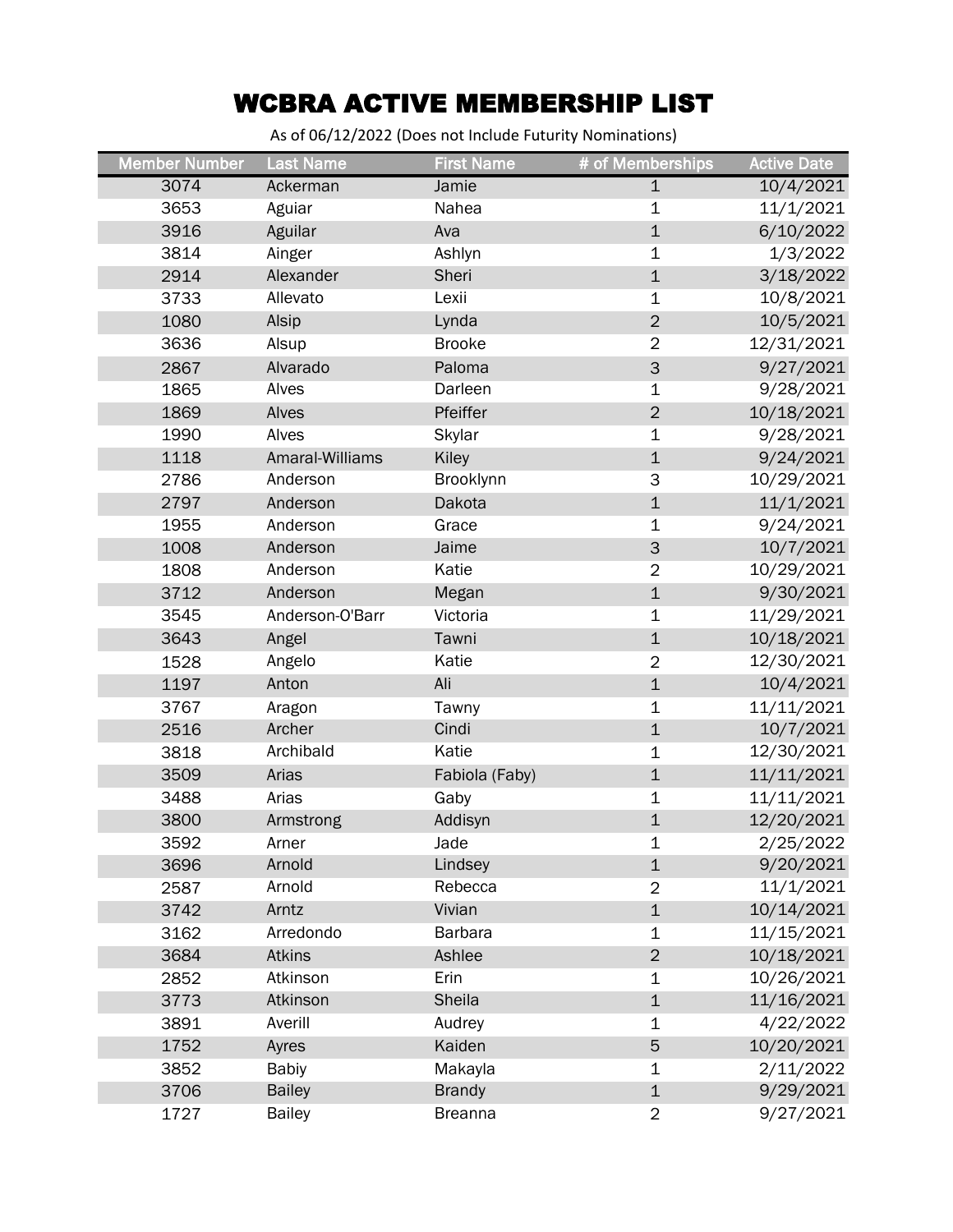| 2245 | <b>Bankston</b>   | Kathy         | $\mathbf 1$    | 9/27/2021  |
|------|-------------------|---------------|----------------|------------|
| 3744 | <b>Barker</b>     | Nicole        | $\overline{2}$ | 10/14/2021 |
| 2923 | <b>Barmettler</b> | Jaeden        | $\mathbf 1$    | 10/1/2021  |
| 2030 | <b>Barnes</b>     | Aleasha       | $\overline{2}$ | 9/24/2021  |
| 3324 | <b>Barnett</b>    | Taylor        | $\mathbf{1}$   | 10/26/2021 |
| 3395 | Baroldi           | Sofia         | $\mathbf 1$    | 12/21/2021 |
| 1482 | Barragan          | Aimee         | $\overline{2}$ | 11/18/2021 |
| 3478 | <b>Basham</b>     | <b>Bayley</b> | $\mathbf 1$    | 10/29/2021 |
| 3379 | Baumgartner       | Melanie       | $\mathbf 1$    | 9/27/2021  |
| 3649 | <b>Baxter</b>     | Mckenzie      | $\mathbf 1$    | 11/1/2021  |
| 3698 | <b>Baxton</b>     | Jackie        | $\overline{2}$ | 9/23/2021  |
| 1254 | Beardsley         | Mendy         | $\overline{2}$ | 12/23/2021 |
| 3774 | <b>Beckens</b>    | SkyeAngel     | $\mathbf 1$    | 11/16/2021 |
| 3811 | <b>Becker</b>     | Chase         | 1              | 12/31/2021 |
| 3727 | <b>Bender</b>     | Merin         | $\overline{2}$ | 10/5/2021  |
| 3869 | <b>Bene</b>       | Suzann        | $\overline{2}$ | 4/1/2022   |
| 1796 | <b>Bennett</b>    | Christine     | $\overline{2}$ | 10/7/2021  |
| 3101 | Benyo             | Ashley        | $\mathbf 1$    | 9/24/2021  |
| 3450 | Benyo             | Tenley        | $\mathbf 1$    | 9/24/2021  |
| 3080 | <b>Bernal</b>     | Christina     | $\mathbf 1$    | 9/27/2021  |
| 3489 | <b>Bernard</b>    | <b>Trish</b>  | $\mathsf 3$    | 1/18/2022  |
| 1094 | <b>Berry</b>      | Shelby        | $\overline{2}$ | 2/11/2022  |
| 3470 | <b>Betz</b>       | Jessica       | $\overline{2}$ | 4/20/2022  |
| 2610 | Bianchi           | Kassidy       | $\mathbf 1$    | 12/17/2021 |
| 2944 | <b>Bingham</b>    | <b>Brooke</b> | $\overline{2}$ | 9/30/2021  |
| 3053 | <b>Bingham</b>    | Leisa         | 1              | 11/12/2021 |
| 1355 | <b>Bird</b>       | Tina          | $\mathbf 1$    | 9/27/2021  |
| 3914 | <b>Bishop</b>     | <b>Baylee</b> | 1              | 6/2/2022   |
| 3809 | <b>Black</b>      | Ellie         | $\mathbf 1$    | 12/31/2021 |
| 3888 | <b>Black</b>      | Georgia       | $\overline{2}$ | 4/22/2022  |
| 3889 | <b>Black</b>      | <b>Jette</b>  | $\overline{2}$ | 4/22/2022  |
| 2809 | <b>Black</b>      | Kieri         | 1              | 9/27/2021  |
| 3890 | <b>Black</b>      | Kole          | $\overline{2}$ | 4/22/2022  |
| 2547 | Bladow            | Payton        | 3              | 9/24/2021  |
| 2707 | <b>Blake</b>      | Jenna         | $\overline{2}$ | 2/25/2022  |
| 3802 | Blanchard         | Sydni         | $\mathbf 1$    | 12/20/2021 |
| 2507 | <b>Blank</b>      | Jesslyn       | $\mathbf 1$    | 11/8/2021  |
| 3524 | <b>Blevins</b>    | Cassie        | 1              | 9/24/2021  |
| 3892 | <b>Block</b>      | Hannah        | $\mathbf 2$    | 4/22/2022  |
| 2746 | <b>Bodeau</b>     | Sophie        | 1              | 2/11/2022  |
| 3862 | <b>Boesel</b>     | Ericka        | $\mathbf 1$    | 3/22/2022  |
| 3441 | <b>Boneck</b>     | Heidi         | $\overline{2}$ | 9/27/2021  |
| 3587 | <b>Boneck</b>     | Kcee          | $\mathbf 1$    | 9/27/2021  |
| 3533 | <b>Bonesteel</b>  | Jennifer      | $\mathbf 1$    | 10/5/2021  |
| 3498 | <b>Borden</b>     | Cierra        | $\overline{2}$ | 10/26/2021 |
| 1346 | Borgman           | Marie         | $\mathbf 1$    | 9/24/2021  |
| 3010 | <b>Boyd</b>       | Gay           | $\overline{2}$ | 10/25/2021 |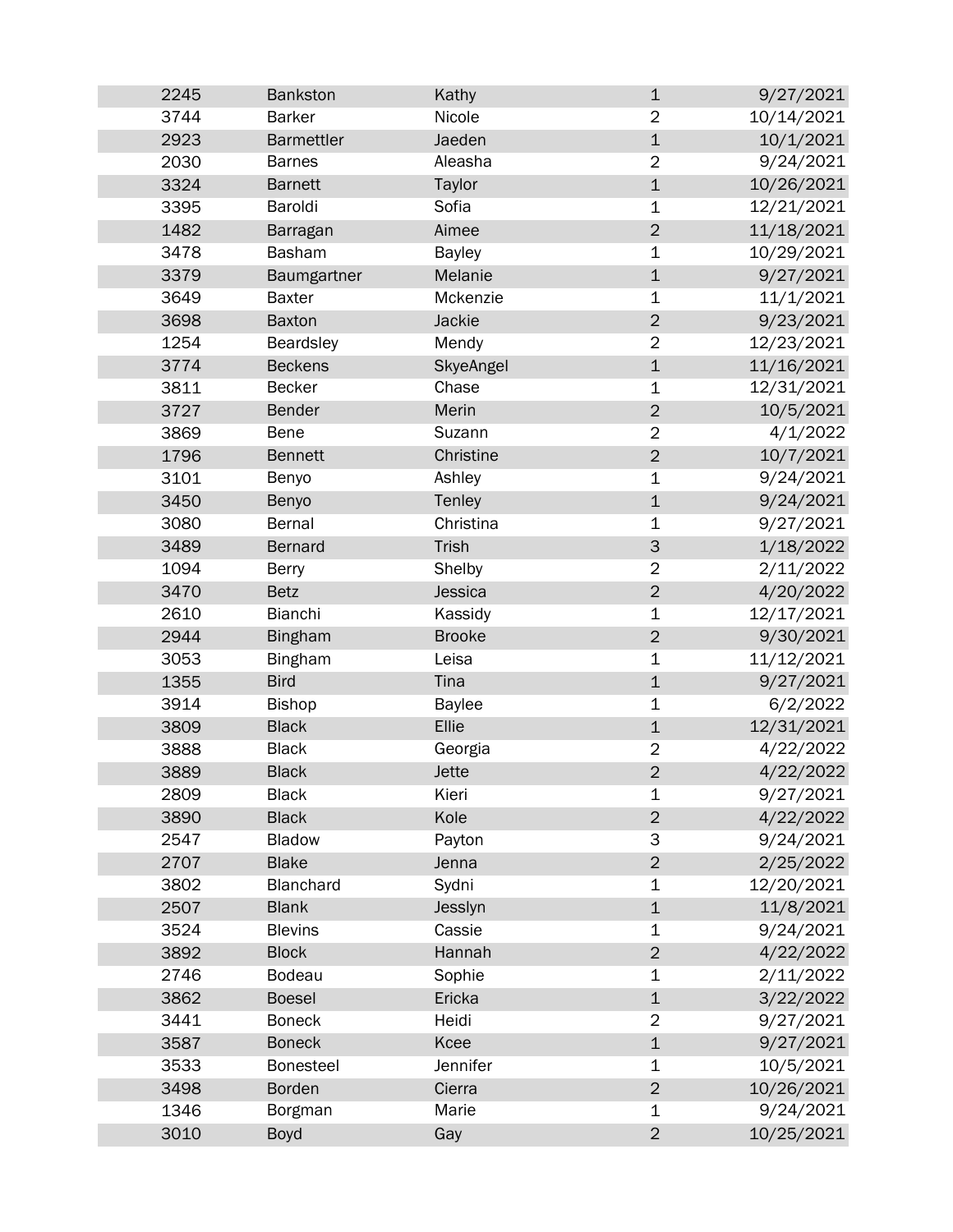| 1395 | <b>Boyle</b>      | Shelley       | 3                         | 11/5/2021  |
|------|-------------------|---------------|---------------------------|------------|
| 3794 | <b>Brackett</b>   | Jenifer       | $\mathbf 1$               | 12/12/2021 |
| 1536 | <b>Branch</b>     | Jaycie        | $\mathbf 1$               | 10/29/2021 |
| 1009 | <b>Branco</b>     | Kathy         | $\overline{2}$            | 11/17/2021 |
| 3674 | <b>Bredek</b>     | Teagan        | $\mathbf 1$               | 10/5/2021  |
| 1947 | <b>Breiner</b>    | Jennifer      | $\overline{2}$            | 11/23/2021 |
| 3903 | <b>Breneman</b>   | Gabrielle     | $\mathbf 1$               | 5/13/2022  |
| 3820 | <b>Brichetto</b>  | Kera          | $\mathbf 1$               | 1/5/2022   |
| 2977 | <b>Bridgman</b>   | <b>Travis</b> | 1                         | 11/1/2021  |
| 3263 | <b>Brown</b>      | <b>Blair</b>  | $\mathbf 1$               | 2/1/2022   |
| 2236 | <b>Brown</b>      | McKayla       | 1                         | 4/12/2022  |
| 2865 | <b>Bruce</b>      | Kennedy       | $\overline{2}$            | 9/27/2021  |
| 1849 | <b>Bruner</b>     | Taryn         | $\overline{2}$            | 5/4/2022   |
| 3909 | <b>Bryan</b>      | Saige         | $\mathbf{1}$              | 5/20/2022  |
| 3859 | <b>Bryant</b>     | Reese         | $\mathbf 1$               | 3/11/2022  |
| 2121 | <b>Buchanan</b>   | <b>Missy</b>  | $\overline{2}$            | 9/28/2021  |
| 3748 | <b>Buck</b>       | Mikayla       | $\mathbf 1$               | 10/18/2021 |
| 2032 | <b>Buck</b>       | Nicole        | $\mathbf 1$               | 9/27/2021  |
| 3413 | <b>Buckhout</b>   | Michelle      | $\mathbf 1$               | 4/15/2022  |
| 3297 | <b>Buller</b>     | Garan         | $\overline{2}$            | 9/27/2021  |
| 3081 | <b>Bunn</b>       | Paisley       | $\overline{2}$            | 10/15/2021 |
| 3373 | <b>Bunting</b>    | <b>Miley</b>  | $\ensuremath{\mathsf{3}}$ | 9/27/2021  |
| 3234 | <b>Burchard</b>   | Tonya         | 1                         | 9/27/2021  |
| 3882 | <b>Burdock</b>    | Garland       | $\mathbf 1$               | 4/22/2022  |
| 1430 | <b>Burke</b>      | Jennifer      | $\overline{2}$            | 9/27/2021  |
| 2541 | <b>Burke</b>      | Sage          | $\mathbf 1$               | 5/18/2022  |
| 3426 | <b>Burnett</b>    | Danielle      | $\mathbf 1$               | 10/18/2021 |
| 2067 | <b>Bustamante</b> | Amber         | $\mathsf 3$               | 9/24/2021  |
| 2029 | <b>Butler</b>     | CoRena        | $\mathbf 1$               | 9/27/2021  |
| 2812 | <b>Butler</b>     | Tammie        | $\mathbf 1$               | 10/4/2021  |
| 2188 | Byars-Paganini    | Hailey        | 1                         | 10/1/2021  |
| 3721 | Cabral            | Whitney       | $\mathbf 1$               | 10/4/2021  |
| 1572 | Camozzi           | Karly         | $\overline{2}$            | 10/4/2021  |
| 1140 | Camozzi           | Madison       | $\mathbf 2$               | 10/4/2021  |
| 1139 | Camozzi           | Norene        | $\overline{2}$            | 10/4/2021  |
| 1996 | Campoli           | Codi          | $\mathbf 1$               | 9/27/2021  |
| 2346 | Canelis           | Nikki         | $\overline{2}$            | 6/3/2022   |
| 3634 | Cano              | Sydney        | $\mathbf 2$               | 10/14/2021 |
| 1645 | Capella           | Desiree       | 1                         | 10/4/2021  |
| 3796 | Cardoza           | Charlie       | $\mathbf 1$               | 12/17/2021 |
| 3803 | Cardoza           | Kristi        | $\mathbf 1$               | 12/21/2021 |
| 2650 | Cardoza           | Matie         | $\mathbf 1$               | 11/17/2021 |
| 3640 | Carpenter         | Sam           | 3                         | 9/28/2021  |
| 2799 | Carr              | <b>Krista</b> | $\mathbf 1$               | 9/24/2021  |
| 3763 | Carranza          | Angela        | $\overline{2}$            | 11/4/2021  |
| 1283 | Carrion           | Angelina      | $\mathbf 1$               | 11/18/2021 |
| 3209 | Carter            | Dayne         | $\mathbf 1$               | 11/1/2021  |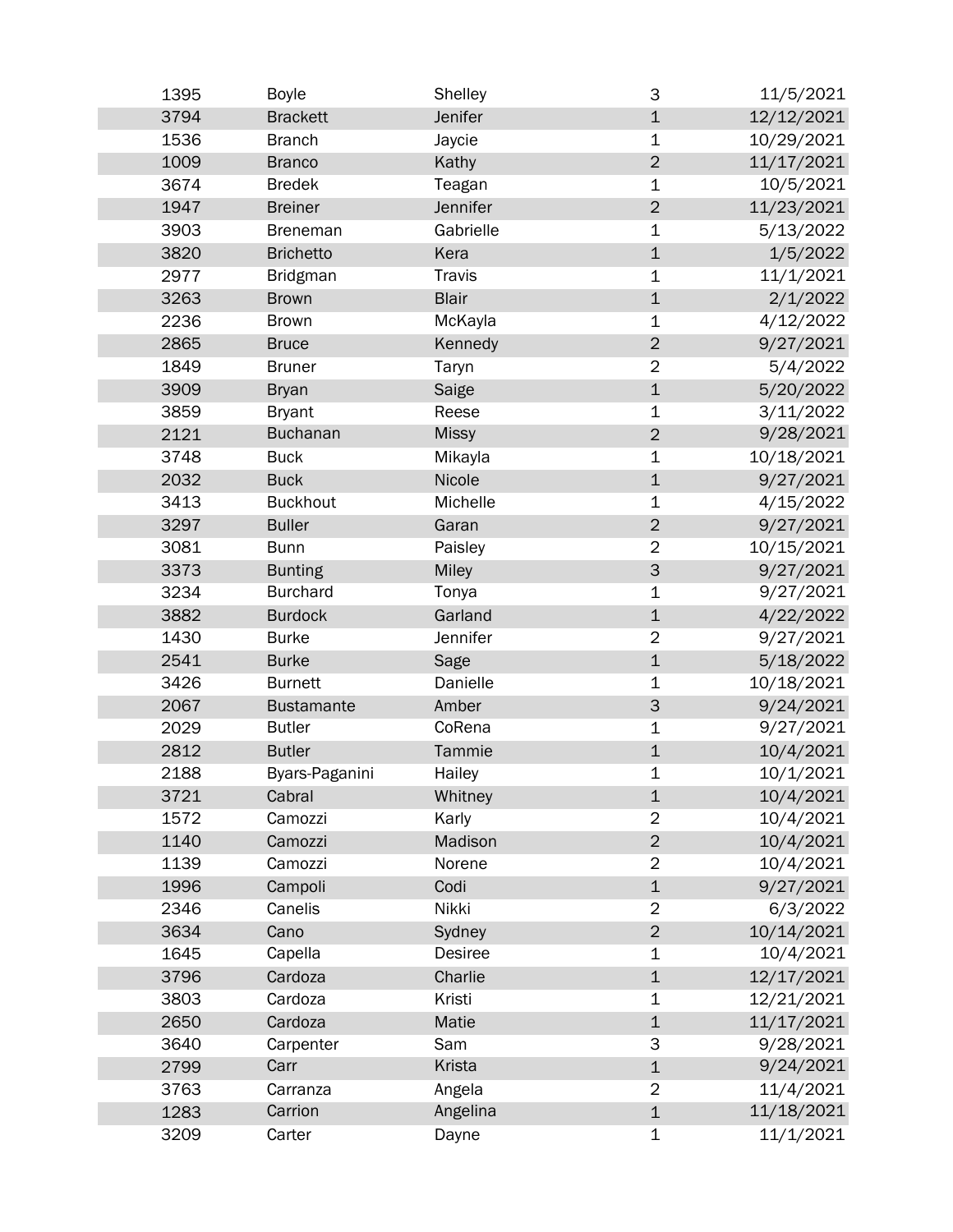| 1125 | Carter               | Rebecca         | $\mathbf 1$    | 10/18/2021 |
|------|----------------------|-----------------|----------------|------------|
| 3786 | Carter-Castro        | Georgia         | $\overline{2}$ | 12/6/2021  |
| 1852 | Cary                 | Robin           | $\overline{2}$ | 9/27/2021  |
| 3200 | Cash                 | Cassie          | 1              | 4/7/2022   |
| 3199 | Cash                 | Shannon         | $\mathbf 1$    | 9/27/2021  |
| 1713 | Cassidy              | <b>Brynn</b>    | $\mathbf 1$    | 3/2/2022   |
| 3904 | Cassidy              | Lila            | $\mathbf 1$    | 5/13/2022  |
| 2197 | Castro               | Miranda         | $\overline{2}$ | 2/14/2022  |
| 2106 | Castro               | Tana            | $\mathsf 3$    | 10/18/2021 |
| 2617 | Cates-Leibbrand      | Ashley          | $\overline{2}$ | 9/27/2021  |
| 3915 | Cecil                | Kassidy         | $\mathbf 1$    | 6/3/2022   |
| 1484 | Chalk                | Gina            | $\mathbf 1$    | 9/23/2021  |
| 3781 | Chamberlain          | Jennifer        | $\mathbf 1$    | 11/23/2021 |
| 3275 | Chance               | Savannah        | $\overline{2}$ | 9/27/2021  |
| 3100 | <b>Chatham Perez</b> | Sylvie          | $\mathbf 1$    | 10/15/2021 |
| 2503 | Chavez               | Kayla           | 1              | 5/20/2022  |
| 3878 | Chess                | Vanda           | $\mathbf 2$    | 4/20/2022  |
| 3719 | Cheyne               | Gwyneth         | $\overline{2}$ | 10/4/2021  |
| 3884 | Chike                | Stephanie       | $\mathbf 1$    | 4/22/2022  |
| 3570 | Christensen          | Jade            | $\overline{2}$ | 1/7/2022   |
| 2297 | Christian            | <b>Bonnie</b>   | $\overline{2}$ | 9/27/2021  |
| 3281 | Christie             | Alyssa          | $\mathbf 1$    | 10/15/2021 |
| 3741 | Christie             | Ava             | $\mathbf 1$    | 10/13/2021 |
| 3895 | Christman            | Marla           | $\mathbf 1$    | 4/29/2022  |
| 2355 | Cianfichi            | Gianna          | $\mathbf 1$    | 9/30/2021  |
| 2575 | Cimino               | Amanda          | $\mathbf 1$    | 10/11/2021 |
| 3734 | Clark                | Abby            | $\mathbf 1$    | 10/8/2021  |
| 1999 | Clark                | Ashley          | 1              | 10/13/2021 |
| 1134 | Clark                | <b>Dreux</b>    | $\mathbf 1$    | 2/11/2022  |
| 1809 | Clark                | Makenzie        | 1              | 9/27/2021  |
| 1609 | Clark                | <b>Misty</b>    | $\mathbf 1$    | 11/29/2021 |
| 3728 | Clauser              | <b>Bryttnie</b> | 1              | 10/6/2021  |
| 2396 | Clawson              | Rio             | $\mathsf 3$    | 2/10/2022  |
| 3341 | Clement              | Rachel          | 1              | 1/13/2022  |
| 2886 | Clower               | Cheryl          | $\mathbf 1$    | 5/16/2022  |
| 1791 | Cochran              | Kay             | $\overline{2}$ | 10/25/2021 |
| 1121 | Cochrane             | <b>Tyree</b>    | $\overline{2}$ | 12/14/2021 |
| 1615 | Cockrill             | Stephanie       | $\mathbf 1$    | 10/13/2021 |
| 1552 | Coleck               | Kali            | $\mathbf 1$    | 11/1/2021  |
| 2408 | Colwell              | Dawn            | $\mathbf 1$    | 12/22/2021 |
| 2401 | Colwell              | Enastele        | $\mathbf 1$    | 12/22/2021 |
| 2639 | Conklin              | Alyssa          | $\mathbf 1$    | 2/4/2022   |
| 3694 | Constancio           | Valerie         | $\mathbf 1$    | 9/16/2021  |
| 1943 | Convery              | Andrea          | $\mathbf 1$    | 12/31/2021 |
| 1793 | Cook                 | <b>Vicky</b>    | $\mathbf 2$    | 10/1/2021  |
| 2428 | Cooper               | Cathy           | 1              | 9/27/2021  |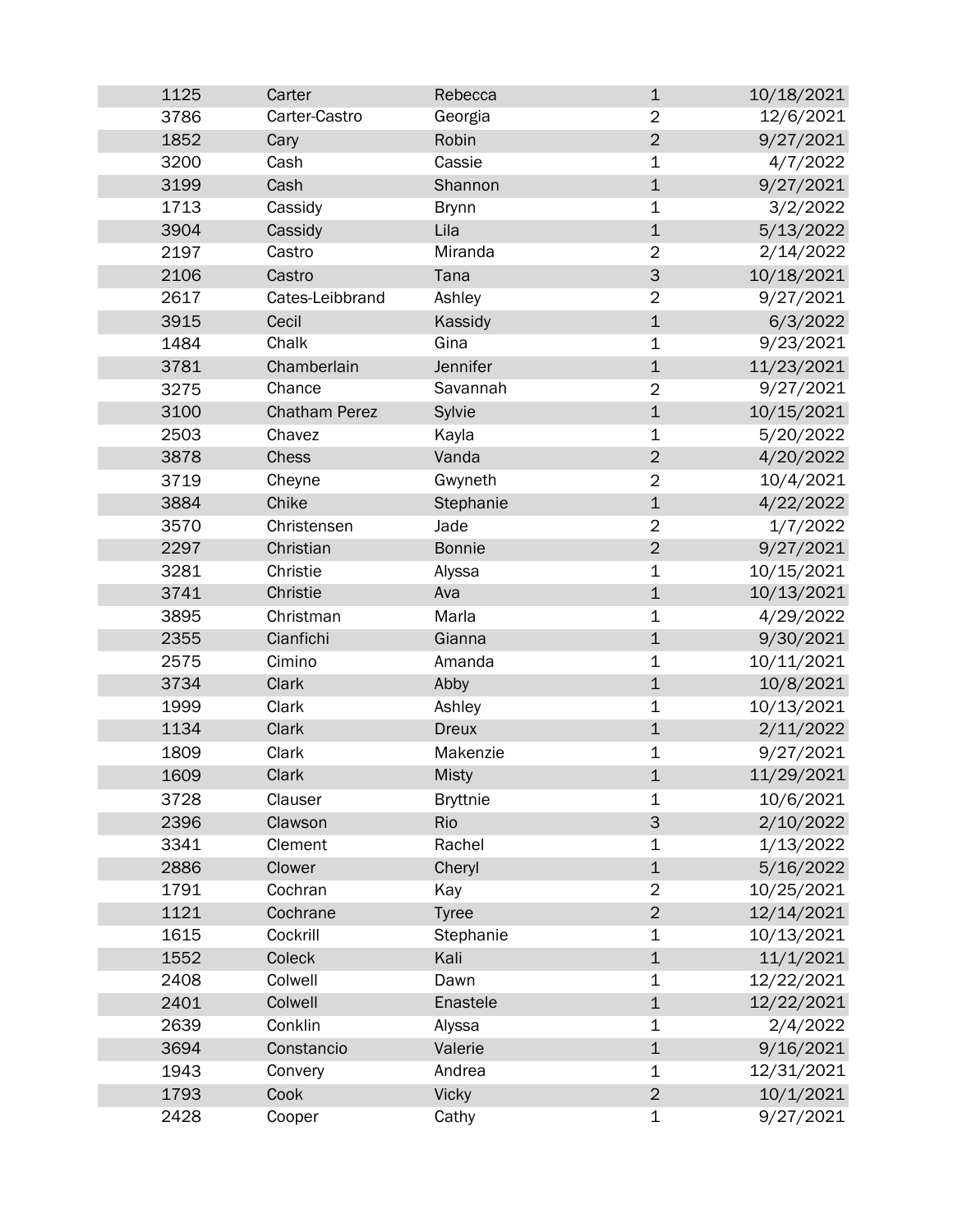| 3060 | Cooper           | Linda       | $\mathbf 1$    | 1/20/2022  |
|------|------------------|-------------|----------------|------------|
| 2820 | Cooper-Christman | Rylee       | $\overline{2}$ | 10/13/2021 |
| 3902 | Copelin          | Cody        | $\mathbf 1$    | 5/16/2022  |
| 2690 | Copenhaver       | Ali         | $\mathbf 1$    | 3/15/2022  |
| 2691 | Copenhaver       | Emma        | $\mathbf{1}$   | 3/15/2022  |
| 2578 | Corbin           | Sandra      | $\mathbf 1$    | 10/11/2021 |
| 2601 | Cortez           | Faith       | $\mathbf 1$    | 1/21/2022  |
| 1397 | Cosca            | Noel        | 3              | 10/12/2021 |
| 3493 | Covello          | Chloe       | $\overline{2}$ | 10/11/2021 |
| 2840 | Cowan            | Jaden       | 3              | 10/11/2021 |
| 2681 | Cozatt           | Makayla     | $\mathbf{1}$   | 10/7/2021  |
| 3824 | Craigmyle        | Jenn        | $\mathbf 1$    | 12/10/2021 |
| 3879 | Crandall         | Zoe         | $\mathbf 1$    | 4/16/2022  |
| 2995 | Crist            | Lynlee      | $\mathbf 1$    | 10/26/2021 |
| 2996 | <b>Crist</b>     | Sandra      | $\mathbf 1$    | 10/26/2021 |
| 3725 | Crites           | Rachel      | $\overline{2}$ | 10/4/2021  |
| 1039 | Crook            | Kay         | $\overline{2}$ | 12/10/2021 |
| 2829 | Crose            | Debin       | $\overline{2}$ | 10/6/2021  |
| 3291 | Crouch           | Jessica     | $\overline{2}$ | 1/24/2022  |
| 2935 | Crouch-Walker    | Kim         | 3              | 10/7/2021  |
| 3783 | Crowder          | Robin       | $\mathbf 1$    | 11/26/2021 |
| 2922 | Cunningham       | Alea        | $\overline{2}$ | 10/20/2021 |
| 3751 | Cunningham       | Shawnie     | $\mathbf{1}$   | 10/19/2021 |
| 1477 | Currin           | Rayanne     | $\mathbf 1$    | 9/27/2021  |
| 1992 | Currin           | Rayna       | $\mathbf 1$    | 10/13/2021 |
| 3365 | Curtis           | Michele     | $\overline{2}$ | 4/27/2022  |
| 2907 | Daehne           | Stephanie   | $\mathbf 1$    | 11/29/2021 |
| 3749 | Dami             | Kayla       | $\mathbf 1$    | 10/18/2021 |
| 3646 | Damon            | <b>Beau</b> | $\mathbf{1}$   | 11/16/2021 |
| 3645 | Damon            | Suzanne     | $\mathbf 1$    | 11/16/2021 |
| 2135 | Damonte          | Deborah     | $\overline{2}$ | 9/27/2021  |
| 2206 | Dana             | Jenna       | $\mathbf 1$    | 10/20/2021 |
| 1227 | David            | Jaycee      | $\overline{2}$ | 9/23/2021  |
| 3812 | Davidson         | Jessica     | $\overline{2}$ | 12/31/2021 |
| 3822 | Davis            | Annika      | $\mathbf{1}$   | 1/6/2022   |
| 3724 | Davis            | Deanna      | $\mathbf 1$    | 10/4/2021  |
| 2205 | Day              | Linda       | $\overline{2}$ | 10/18/2021 |
| 1374 | Day-Bianchi      | Shealynn    | $\mathbf 1$    | 12/29/2021 |
| 2267 | Deardorf         | Sophie      | $\mathbf 1$    | 9/24/2021  |
| 3566 | Deaver           | Rebecca     | 1              | 11/4/2021  |
| 3669 | DeCecio          | Crystal     | $\mathsf 3$    | 12/7/2021  |
| 2522 | Decker           | Michaela    | 1              | 10/1/2021  |
| 1765 | <b>DeClue</b>    | Meghan      | $\mathbf 1$    | 10/25/2021 |
| 3186 | Decoud           | Kathy       | $\mathbf 1$    | 10/26/2021 |
| 1132 | <b>DeForest</b>  | Sami Jo     | 3              | 9/27/2021  |
| 2298 | DeGenaro         | Donna       | 1              | 10/8/2021  |
| 1429 | Dehner           | Stephanie   | $\mathbf 1$    | 3/31/2022  |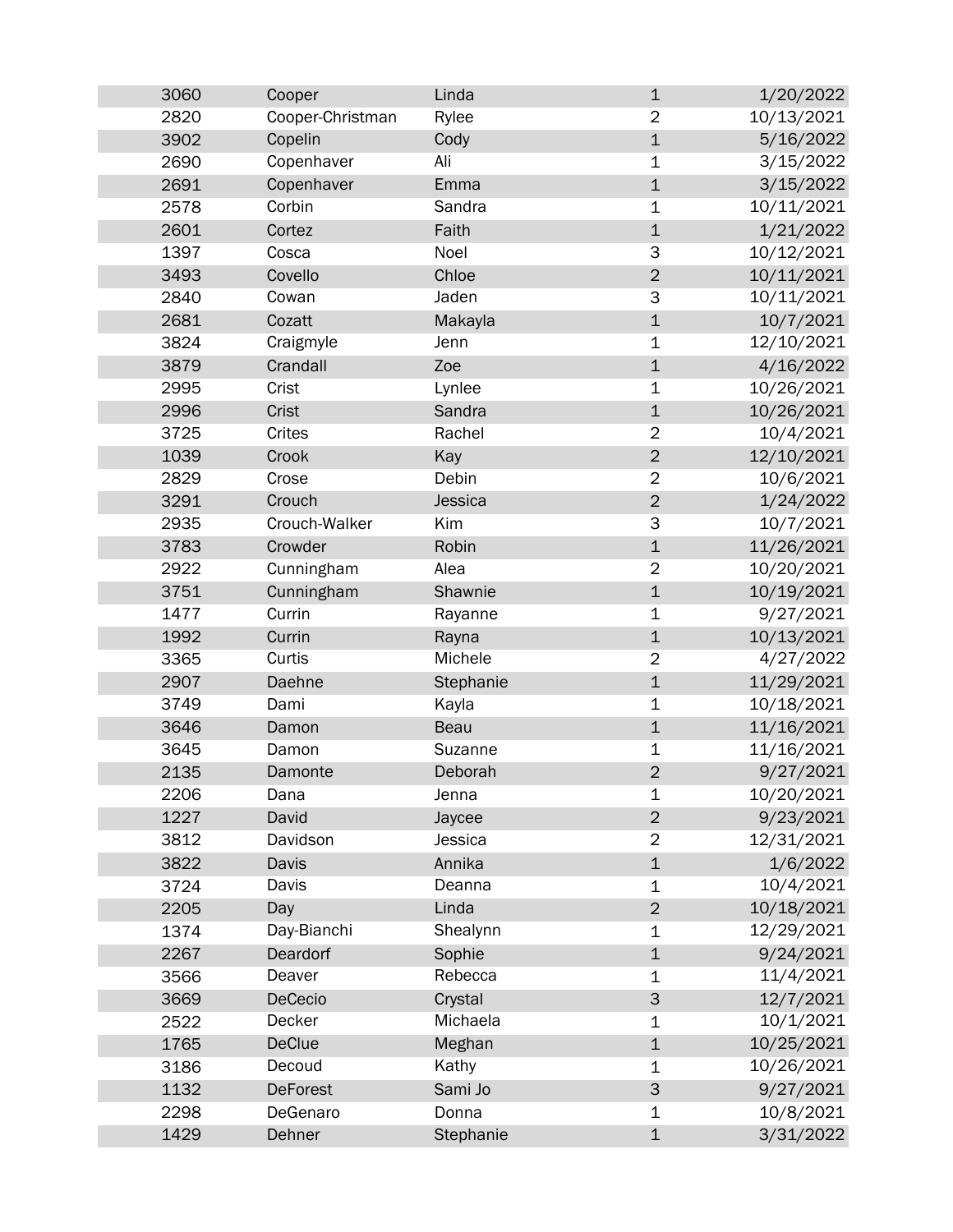| 3671 | Deitz           | Alicia         | 1                       | 3/30/2022  |
|------|-----------------|----------------|-------------------------|------------|
| 2483 | DeMario         | Natalie        | $\mathbf 1$             | 10/29/2021 |
| 3819 | <b>DeMatte</b>  | <b>Bella</b>   | $\overline{2}$          | 12/13/2021 |
| 3165 | Deniz           | Sharra         | $\overline{2}$          | 5/23/2022  |
| 3392 | Denmark         | Lola           | $\mathbf 1$             | 11/19/2021 |
| 1721 | Dennish         | Katherine      | $\mathbf 1$             | 10/28/2021 |
| 3105 | Denno           | Courtney       | 1                       | 10/4/2021  |
| 2616 | Denno           | Emma           | $\mathbf 1$             | 10/6/2021  |
| 3865 | Derobertis      | Derek          | 1                       | 3/24/2022  |
| 1271 | Derobertis      | Lindsay        | $\mathbf 1$             | 11/25/2021 |
| 2221 | <b>DeVisser</b> | Christina      | $\mathbf 1$             | 10/13/2021 |
| 2093 | deVries         | Michelle       | $\mathbf 1$             | 10/4/2021  |
| 2373 | Dewhurst        | Samantha       | $\mathbf 1$             | 10/25/2021 |
| 1299 | Dewhurst        | Shella         | $\mathbf 1$             | 10/25/2021 |
| 3804 | <b>Dicker</b>   | Arianna        | $\mathbf 1$             | 12/22/2021 |
| 3761 | <b>Dieter</b>   | Maddie         | $\mathbf 1$             | 11/1/2021  |
| 3059 | <b>Dingess</b>  | Jennifer       | $\mathbf 1$             | 2/11/2022  |
| 3894 | <b>Dingess</b>  | Taylor         | $\mathbf 1$             | 4/28/2022  |
| 1071 | Dixon           | Marianne       | $\mathbf 1$             | 11/26/2021 |
| 2976 | <b>Dodds</b>    | Madison        | $\overline{2}$          | 10/19/2021 |
| 2879 | Dodson          | Drew           | $\overline{2}$          | 9/27/2021  |
| 2439 | <b>Doherty</b>  | <b>Bailey</b>  | $\mathbf 1$             | 10/25/2021 |
| 2000 | Doherty         | Charity        | 1                       | 10/25/2021 |
| 3799 | Domingo         | Leanne         | $\mathbf 1$             | 12/17/2021 |
| 3845 | Dominguez       | <b>Brylee</b>  | 1                       | 2/4/2022   |
| 2734 | Donaldson       | Natalie        | $\overline{2}$          | 10/13/2021 |
| 2692 | Donato          | Jaime          | $\mathbf 1$             | 11/18/2021 |
| 3233 | Dorr            | <b>Esther</b>  | $\overline{2}$          | 5/10/2022  |
| 3474 | Dorr            | Maci           | $\overline{2}$          | 5/10/2022  |
| 3454 | <b>Draper</b>   | <b>McCoy</b>   | $\mathbf 1$             | 2/23/2022  |
| 2910 | Drawver         | Emilee         | $\overline{\mathbf{c}}$ | 10/25/2021 |
| 3472 | Duncan          | Diana          | $\mathbf 1$             | 10/1/2021  |
| 3738 | Duquette        | Jan            | $\overline{2}$          | 10/11/2021 |
| 3850 | Durham          | Anna Grace     | $\mathbf 1$             | 2/9/2022   |
| 1871 | Dyer            | Yolanda        | $\mathbf 1$             | 10/11/2021 |
| 2801 | Eaton           | Jill           | $\overline{2}$          | 10/4/2021  |
| 3568 | Ede             | Kenlye         | 1                       | 9/30/2021  |
| 2667 | Edwards         | <b>Britney</b> | $\overline{2}$          | 11/1/2021  |
| 3849 | Elam            | Megan          | $\mathbf 1$             | 2/9/2022   |
| 3752 | Eliff           | Mary           | $\mathbf 1$             | 10/20/2021 |
| 3608 | Enborg          | Laura          | 1                       | 12/8/2021  |
| 3497 | Engelhardt      | Cassidy        | $\overline{2}$          | 4/4/2022   |
| 2179 | Enriquez        | Tasha          | 1                       | 9/23/2021  |
| 2184 | Enzenauer       | Amanda         | $\mathbf 1$             | 3/18/2022  |
| 2708 | Escobar         | Addison        | 1                       | 9/27/2021  |
| 1560 | <b>Estes</b>    | Taylor         | $\mathbf 1$             | 1/14/2022  |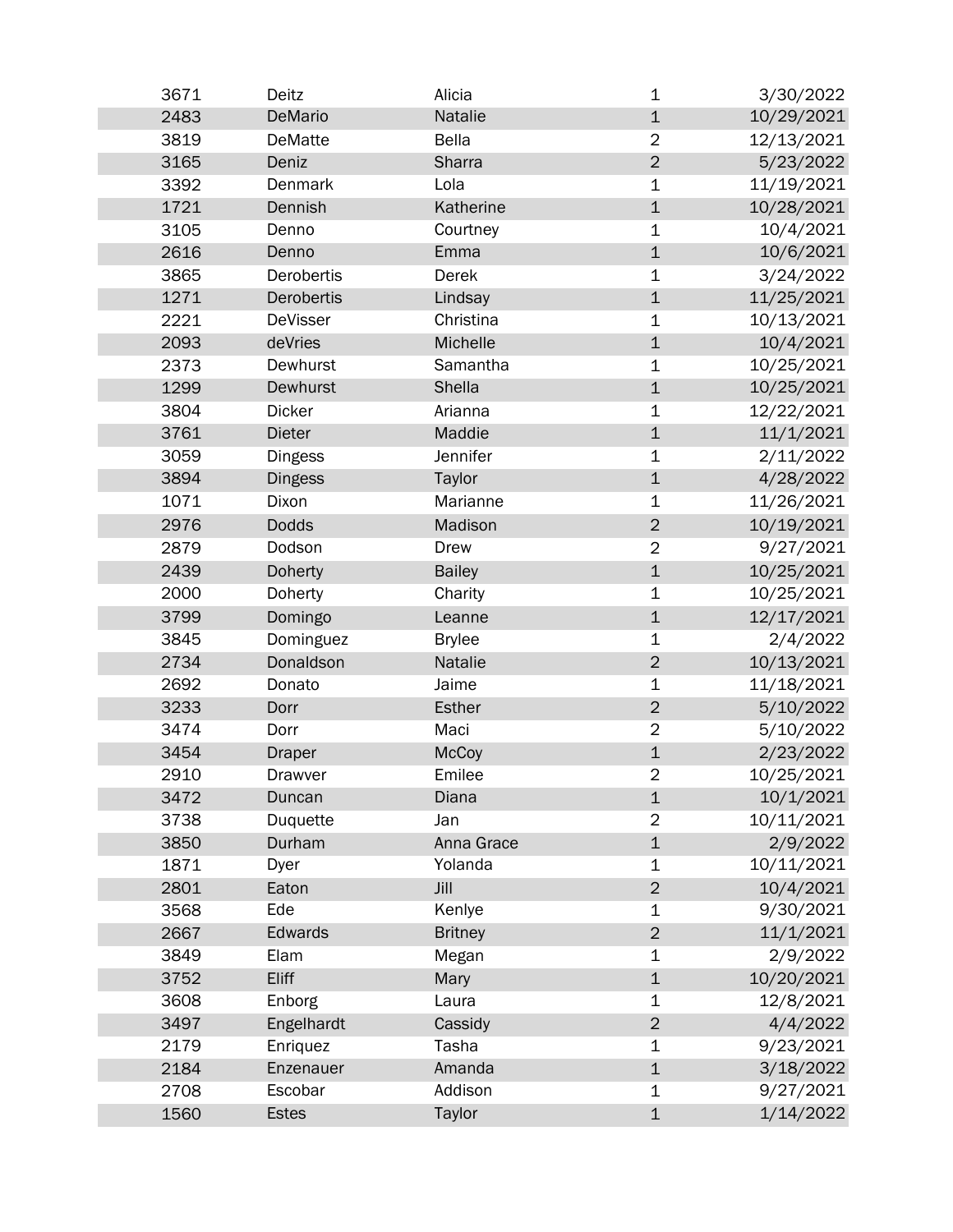| 3598 | Etzel         | Mary            | $\overline{2}$ | 9/24/2021  |
|------|---------------|-----------------|----------------|------------|
| 1748 | Evanson       | Jan             | $\mathbf 1$    | 10/18/2021 |
| 1075 | Ewing         | Sami Jo         | 1              | 5/3/2022   |
| 3070 | Fairhurst     | Ashley          | $\mathbf 1$    | 12/29/2021 |
| 1152 | Fancher       | Cynthia         | $\overline{2}$ | 11/22/2021 |
| 2304 | Fannin        | Tracey          | $\mathbf 1$    | 3/11/2022  |
| 3844 | Farley        | Malorie         | $\mathbf 1$    | 2/7/2022   |
| 3440 | Felder        | Lyndsey         | $\overline{2}$ | 4/22/2022  |
| 1981 | Fenton        | Chrissie        | 1              | 10/8/2021  |
| 2641 | Ferguson      | Alyssa          | $\mathbf 1$    | 9/28/2021  |
| 3580 | Ferguson      | Marissa         | $\overline{2}$ | 1/28/2022  |
| 1319 | Ferguson      | <b>Tiare</b>    | $\mathbf 1$    | 11/8/2021  |
| 3232 | Fielder       | Lora            | $\mathbf 1$    | 9/24/2021  |
| 2482 | Finley        | Kasandra        | $\overline{2}$ | 9/29/2021  |
| 3701 | Fischer       | Alice           | $\mathbf 1$    | 9/24/2021  |
| 3138 | Fischer       | Sydney          | $\mathbf 1$    | 11/15/2021 |
| 1500 | Fish          | Katie           | $\mathbf 1$    | 9/27/2021  |
| 3449 | Fisher        | Mattie          | $\mathbf 1$    | 11/8/2021  |
| 1049 | Flook         | Janel           | $\overline{2}$ | 9/24/2021  |
| 3856 | <b>Floris</b> | Carli           | $\mathbf 1$    | 2/25/2022  |
| 3501 | Flynn         | Elsa            | $\mathbf 1$    | 12/2/2021  |
| 2368 | Fonzi         | <b>Nickalus</b> | $\overline{2}$ | 10/7/2021  |
| 3299 | Forbes        | Shayna          | $\mathbf 1$    | 4/21/2022  |
| 1416 | Forsberg      | Candy           | $\mathbf 1$    | 11/3/2021  |
| 2962 | Foscalina     | Josey           | $\overline{2}$ | 5/16/2022  |
| 3785 | Foskett       | Sadie           | $\overline{2}$ | 12/3/2021  |
| 3146 | Fowler        | Delaney         | $\mathbf 1$    | 10/6/2021  |
| 3147 | Fowler        | <b>Kristie</b>  | $\mathbf 1$    | 10/6/2021  |
| 3224 | Fox           | Madeline        | $\mathbf 1$    | 11/19/2021 |
| 3077 | Frazey        | Jodi            | $\mathbf 1$    | 10/4/2021  |
| 1800 | Freeman       | Amy             | 1              | 9/24/2021  |
| 3663 | Freeman       | Dakota          | $\mathbf 1$    | 9/27/2021  |
| 1129 | Freitas       | <b>Stacey</b>   | $\overline{2}$ | 10/7/2021  |
| 3536 | Frick         | Mackenzie       | $\mathbf 1$    | 12/31/2021 |
| 3778 | Friedrich     | Viki            | 3              | 11/19/2021 |
| 3267 | Fuentez       | Danielle        | $\mathbf 1$    | 11/15/2021 |
| 3540 | Fuller        | Farah           | $\mathbf 1$    | 11/3/2021  |
| 2244 | Funderburk    | <b>Barbara</b>  | $\mathbf 1$    | 2/9/2022   |
| 2862 | Gadbois       | Kris            | 6              | 10/29/2021 |
| 3897 | Gage          | Makalya         | $\mathbf 1$    | 5/10/2022  |
| 2441 | Galan-McGrand | Natalie         | $\mathbf 1$    | 11/2/2021  |
| 1553 | Gamble        | <b>Brittany</b> | $\mathbf 1$    | 10/12/2021 |
| 3423 | Gann          | Teagan          | 3              | 4/1/2022   |
| 3110 | Gesler        | Kirsten         | $\mathbf 2$    | 2/4/2022   |
| 3626 | Gialketsis    | Christopher     | 1              | 10/22/2021 |
| 3854 | Gianna        | Wouters         | $\mathbf 1$    | 2/18/2022  |
| 2764 | Gibson        | Danielle        | $\overline{2}$ | 10/18/2021 |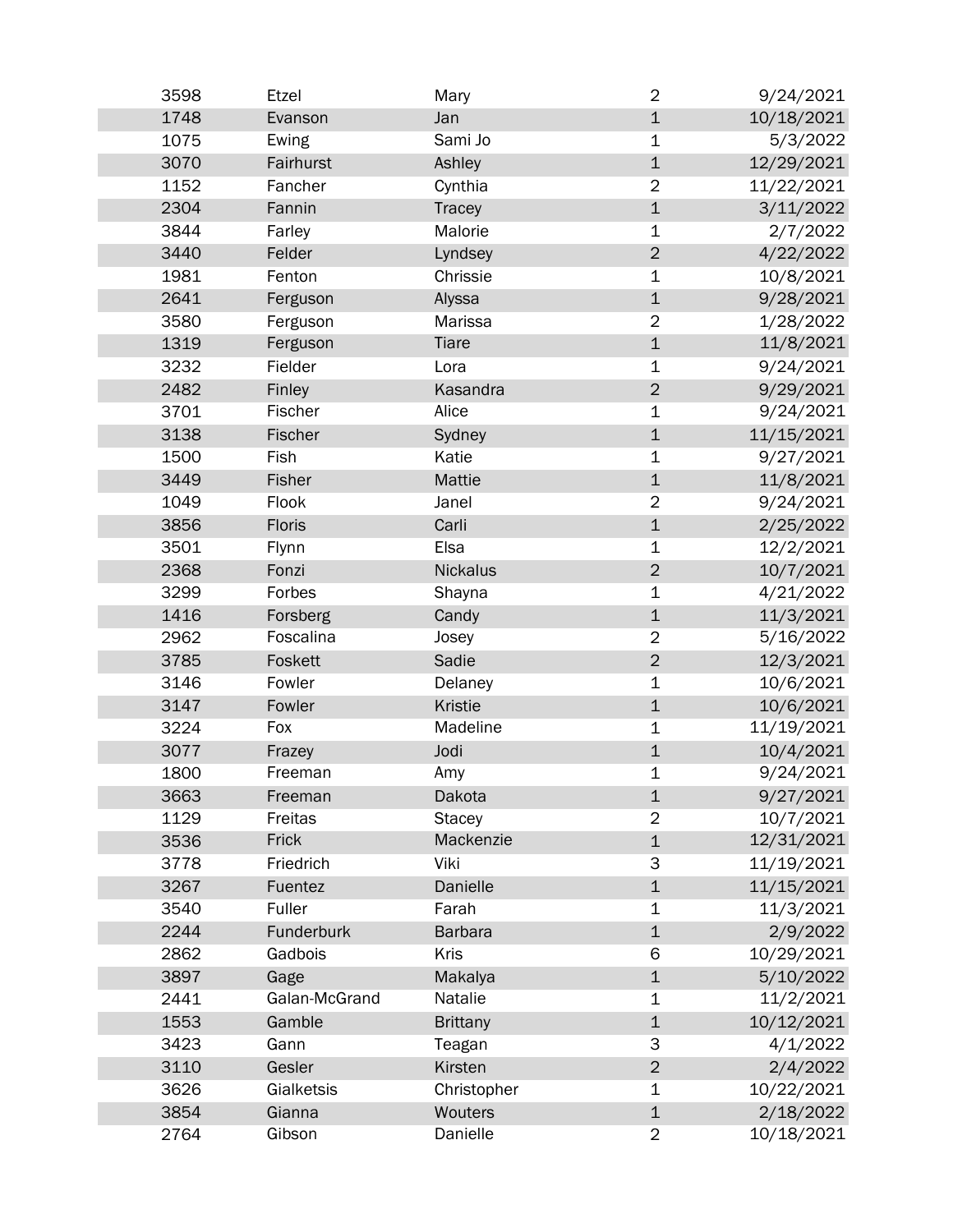| 3256         | Gibson          | Hayle            | $\mathsf 3$    | 9/27/2021                |
|--------------|-----------------|------------------|----------------|--------------------------|
| 3475         | Gibson          | Heather          | 1              | 10/13/2021               |
| 1112         | Gibson          | Randele          | $\mathbf 1$    | 1/28/2022                |
| 3837         | Gilardone       | <b>Brooke</b>    | 1              | 1/14/2022                |
| 3264         | Gilkey          | Kaylah           | $\mathbf 1$    | 1/3/2022                 |
| 1328         | Gill            | Rachel           | 1              | 2/11/2022                |
| 3672         | Gilliam         | Jenn             | $\overline{2}$ | 10/18/2021               |
| 3815         | Gilliam         | Naudia           | $\mathbf 1$    | 12/17/2021               |
| 2046         | Gillihan        | Arleen           | $\mathbf 1$    | 9/27/2021                |
| 3323         | Giordanengo     | Sadie            | $\mathbf 1$    | 10/7/2021                |
| 2843         | Giorgi          | <b>Missi</b>     | $\mathbf 1$    | 9/24/2021                |
| 3735         | Gist            | Aubrey           | $\mathbf 1$    | 10/8/2021                |
| 3477         | Gist            | Melody           | $\overline{2}$ | 10/8/2021                |
| 1621         | Goe-Raye        | Karen            | $\overline{2}$ | 9/24/2021                |
| 1816         | Goins           | Cristy           | $\mathbf 1$    | 11/8/2021                |
| 2623         | Golden          | Rachael          | $\overline{2}$ | 9/24/2021                |
| 1341         | Goldstein       | Crystal          | $\mathbf 1$    | 10/12/2021               |
| 1150         | Gomes           | Rhonda           | 1              | 10/22/2021               |
| 1582         | Gomes           | Vera             | $\mathbf 1$    | 4/1/2022                 |
| 3872         | Gomm            | Stephanie        | $\mathbf 1$    | 4/1/2022                 |
| 3618         | Gonzales        | Jaylee           | $\mathbf 1$    | 11/29/2021               |
| 1915         | Gorrell         | Sonia            | $\mathbf 1$    | 5/11/2022                |
| 3334         | Gow             | Sharon           | $\overline{4}$ | 10/11/2021               |
|              | Gow-Cline       |                  | $\overline{2}$ | 1/31/2022                |
| 3328<br>3745 | Gower           | <b>Bailey</b>    | $\mathbf 1$    |                          |
|              |                 | Kylee<br>Arianna |                | 10/15/2021<br>10/11/2021 |
| 3679         | Gramps<br>Grant | Tinzy            | $\overline{2}$ | 1/7/2022                 |
| 3345         | Green           |                  | $\mathbf 1$    | 10/8/2021                |
| 2204         |                 | Tracey<br>DeAnn  | $\mathbf 1$    |                          |
| 3861<br>2049 | Gregori         |                  | $\mathbf 2$    | 3/11/2022                |
|              | Gregory         | Cindy (Lucinda)  | 1              | 9/27/2021                |
| 1575         | Greidanus       | Debbie           | $\mathbf 1$    | 10/25/2021               |
| 3700         | Griffin         | Taylor           | $\mathbf 1$    | 9/24/2021                |
| 3836         | Griffith        | Katie            | $\mathbf 1$    | 1/21/2022                |
| 3002         | Griffith        | Leslie           | 1              | 10/7/2021                |
| 3782         | Griffiths       | Cloey            | $\mathbf 1$    | 11/26/2021               |
| 1563         | Grimes          | Rebecca          | 1              | 9/23/2021                |
| 1068         | Gunter          | Susie            | $\overline{c}$ | 9/22/2021                |
| 3839         | Hagerstrom      | Hailey           | 1              | 1/28/2022                |
| 3216         | Hagerstrom      | Johanna          | $\mathsf{3}$   | 9/24/2021                |
| 3111         | Haile           | Jennifer         | $\mathbf 1$    | 10/14/2021               |
| 3401         | Hall            | <b>Riley</b>     | $\mathbf 1$    | 2/4/2022                 |
| 1038         | Hampton         | <b>Stacy</b>     | 3              | 9/24/2021                |
| 1960         | Hamre           | Kaillee          | $\overline{2}$ | 9/24/2021                |
| 1411         | Hannaford       | Emily            | $\mathbf 1$    | 10/5/2021                |
| 3776         | Hanning         | Kendyl           | $\mathbf 1$    | 11/18/2021               |
| 3876         | Hansen          | <b>Bree</b>      | 1              | 4/4/2022                 |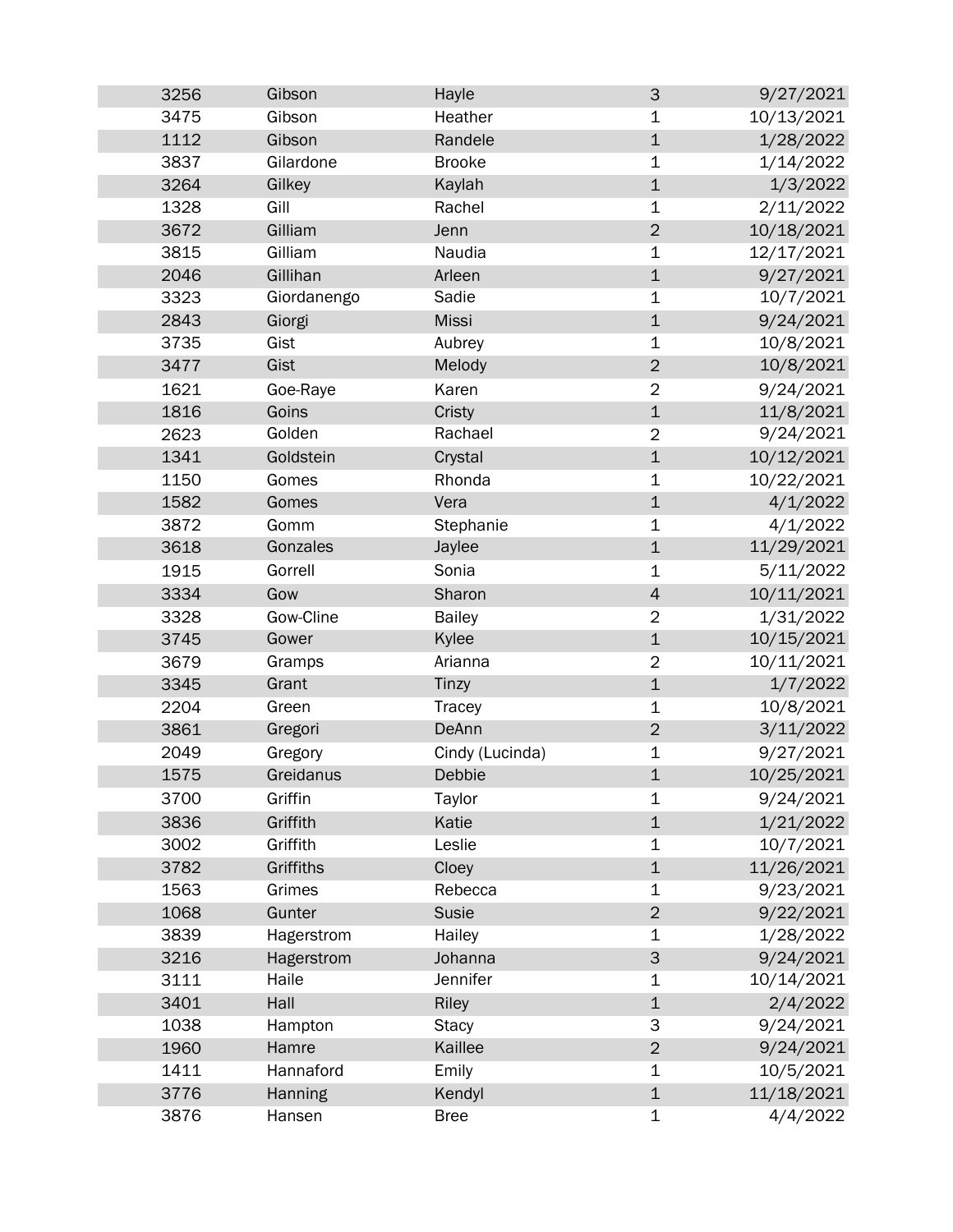| 3875 | Hansen         | Kandi           | $\overline{2}$ | 4/4/2022   |
|------|----------------|-----------------|----------------|------------|
| 3787 | Hansen         | Karen           | $\overline{2}$ | 12/7/2021  |
| 3885 | Hardin         | <b>Stacey</b>   | $\mathbf 1$    | 4/22/2022  |
| 2207 | Harmon         | Suzanne         | $\mathbf 1$    | 9/27/2021  |
| 3883 | Harper         | Riley           | $\mathbf{1}$   | 4/22/2022  |
| 3032 | Harradence     | Jordan          | $\mathbf 1$    | 10/11/2021 |
| 2176 | Harris         | Jamie           | 3              | 9/24/2021  |
| 2861 | Harryman       | Emily           | $\mathbf 1$    | 3/21/2022  |
| 2218 | Hatch          | Kim             | $\overline{2}$ | 9/27/2021  |
| 1799 | Hatcher        | Jamie           | $\mathbf 1$    | 9/27/2021  |
| 3495 | Hatcher        | Kinslee         | $\overline{2}$ | 9/27/2021  |
| 1244 | Hauselmann     | Katelyn         | $\overline{2}$ | 11/22/2021 |
| 1559 | Hayden         | Kelsey          | $\overline{2}$ | 10/18/2021 |
| 3917 | Hayden         | Kylie           | $\overline{2}$ | 5/31/2022  |
| 3584 | Hayes          | <b>Brooke</b>   | $\mathbf 1$    | 4/25/2022  |
| 1468 | Hayes          | Judy            | $\mathbf 1$    | 9/27/2021  |
| 3715 | Hebert         | Tonya           | $\mathbf 1$    | 10/1/2021  |
| 1200 | Heigl          | Roquel          | $\mathbf 1$    | 2/11/2022  |
| 3893 | Henard         | Kaitlin         | $\mathbf{1}$   | 4/26/2022  |
| 3198 | Hendricks      | Dee             | 1              | 11/16/2021 |
| 3183 | Hendrickson    | Megan           | $\mathbf 1$    | 10/13/2021 |
| 1767 | Hensley        | Deanna          | $\mathbf 1$    | 10/4/2021  |
| 1695 | Hermann        | Tina            | $\mathbf 1$    | 10/14/2021 |
| 3564 | Hernandez      | <b>Breeanna</b> | $\mathbf 1$    | 11/18/2021 |
| 3702 | Herron         | Heather         | $\mathbf 1$    | 9/24/2021  |
| 2833 | Hertel         | <b>Tracy</b>    | $\mathbf 1$    | 9/24/2021  |
| 2966 | <b>Hetrick</b> | Kim             | $\mathbf 1$    | 9/30/2021  |
| 2534 | Hiatt          | Amanda          | 1              | 10/1/2021  |
| 1396 | <b>Hicks</b>   | Debbie          | $\mathbf 1$    | 11/8/2021  |
| 3551 | Higginbotham   | Michaela        | 1              | 10/7/2021  |
| 1698 | Higgs          | Heather         | $\overline{1}$ | 9/24/2021  |
| 2632 | Hile           | Ella            | 1              | 11/8/2021  |
| 3125 | Hile           | Salisha         | $\mathbf 1$    | 11/8/2021  |
| 3770 | Hill           | Callie          | $\mathbf 1$    | 11/15/2021 |
| 3044 | Hill           | Kala            | $\overline{2}$ | 11/15/2021 |
| 3399 | Hill           | Laurie          | $\mathbf 1$    | 10/4/2021  |
| 1738 | Hill           | Lisa            | $\mathbf 1$    | 11/15/2021 |
| 2350 | Hill           | Megan           | $\overline{2}$ | 9/24/2021  |
| 2603 | <b>Hilvers</b> | Ellie           | $\overline{2}$ | 9/30/2021  |
| 1588 | Hinkle         | Krystie         | 1              | 4/21/2022  |
| 2803 | Hinojosa       | Elva            | $\mathbf 1$    | 10/8/2021  |
| 3768 | Hintz          | Sheri           | 1              | 11/11/2021 |
| 1155 | Hofman         | Stefani         | $\mathbf 1$    | 10/7/2021  |
| 3860 | Holliday       | Taryn           | 1              | 3/16/2022  |
| 1208 | Holman         | Shelley         | $\overline{c}$ | 11/8/2021  |
| 3899 | Holmes         | Tasha           | $\mathbf 1$    | 5/6/2022   |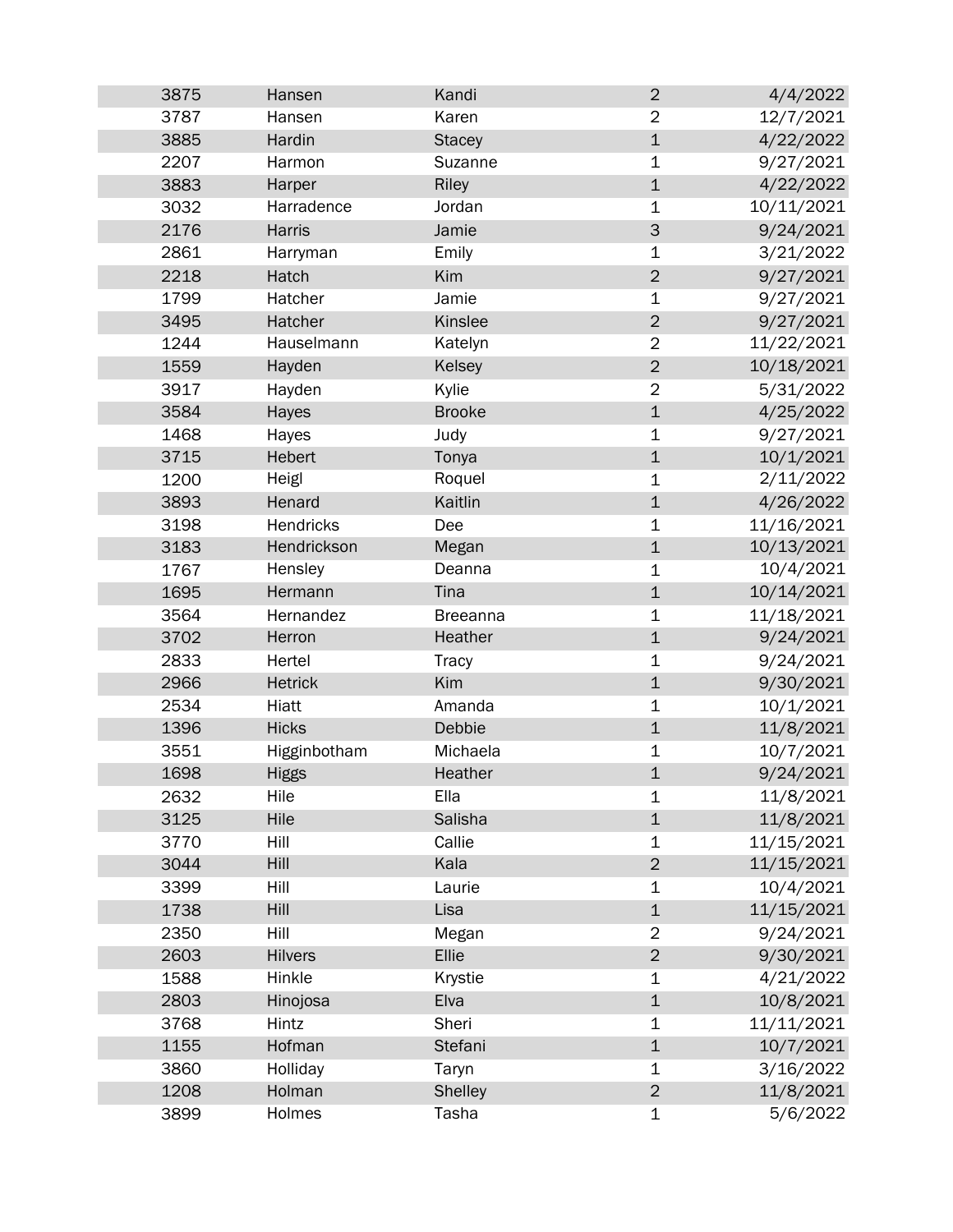| 3090 | Holtzinger     | Jenna          | $\mathbf 1$             | 10/11/2021 |
|------|----------------|----------------|-------------------------|------------|
| 2237 | Hooks          | Andi           | $\mathbf 1$             | 10/11/2021 |
| 3591 | Hooper         | <b>Trystin</b> | $\mathbf 2$             | 10/18/2021 |
| 3045 | Hoover         | <b>Stacie</b>  | $\mathbf 1$             | 10/7/2021  |
| 3755 | <b>Hopkins</b> | Jennifer       | 3                       | 10/25/2021 |
| 3699 | <b>Hopkins</b> | Rebekah        | 1                       | 9/24/2021  |
| 1185 | <b>Hoskins</b> | Tammy          | $\overline{2}$          | 9/24/2021  |
| 2458 | Howard         | Allie          | $\overline{2}$          | 11/4/2021  |
| 3877 | Howarth        | Haven          | $\mathbf 1$             | 4/6/2022   |
| 3277 | Howell         | Cassie         | $\overline{2}$          | 11/11/2021 |
| 3411 | Howell         | Charlene       | $\overline{2}$          | 1/25/2022  |
| 1201 | Howes          | Jessica        | $\mathbf 1$             | 2/9/2022   |
| 2924 | Hoy            | Janae          | $\mathbf 1$             | 6/2/2022   |
| 3600 | Hughes         | Cheyann        | $\mathbf 1$             | 5/30/2022  |
| 3056 | <b>Hughes</b>  | Gracie         | $\mathbf 1$             | 10/25/2021 |
| 3601 | Hughes         | <b>Kristy</b>  | $\mathbf 1$             | 12/10/2021 |
| 1581 | Huguenard      | Karli          | $\mathbf 1$             | 10/12/2021 |
| 3863 | Hunt           | Mariah         | $\overline{2}$          | 3/22/2022  |
| 3603 | Hunter         | Ellie          | $\overline{2}$          | 10/20/2021 |
| 3805 | Illia          | Rachel         | $\mathbf 1$             | 12/27/2021 |
| 2064 | Inderbieten    | Seanna         | $\overline{2}$          | 12/3/2021  |
| 3780 | Ingersoll      | Mandi          | $\mathbf 1$             | 11/22/2021 |
| 1449 | <b>Isaacs</b>  | <b>Mylissa</b> | $\mathbf 1$             | 1/3/2022   |
| 3754 | Ivaldi         | Callie         | $\mathbf 1$             | 10/22/2021 |
| 3841 | Jackson        | McKinna        | $\mathbf 1$             | 2/4/2022   |
| 2285 | Jackson        | Sarah          | $\mathbf 1$             | 2/25/2022  |
| 2508 | Jackson        | Seanna         | $\mathbf 1$             | 2/4/2022   |
| 3424 | Jacobs         | Melissa        | $\mathbf 1$             | 10/6/2021  |
| 3380 | Jaeger         | <b>Talia</b>   | $\overline{2}$          | 10/5/2021  |
| 3507 | James          | Valerie        | $\mathbf 1$             | 1/3/2022   |
| 2535 | Jara           | Jordyn         | $\mathbf 1$             | 2/18/2022  |
| 3541 | Jeude          | Jennifer       | 1                       | 9/30/2021  |
| 3419 | Johnson        | Adalyn         | $\mathbf 1$             | 11/8/2021  |
| 3729 | Johnson        | Arianna        | 1                       | 10/6/2021  |
| 2342 | Johnson        | Ashley         | 3                       | 11/12/2021 |
| 3730 | Johnson        | <b>Brianna</b> | 1                       | 10/6/2021  |
| 3887 | Johnson        | Karly          | $\overline{2}$          | 4/22/2022  |
| 3589 | Johnson        | Rebecca        | $\mathbf 1$             | 11/15/2021 |
| 3757 | Johnston       | Hope           | $\mathbf 1$             | 10/25/2021 |
| 3760 | Johnston       | Lacey          | $\mathbf 1$             | 10/29/2021 |
| 2410 | Joice-Anderson | Shelby         | $\overline{2}$          | 12/6/2021  |
| 3620 | Joiner         | Abby           | $\mathbf 1$             | 12/27/2021 |
| 3772 | <b>Jolliff</b> | Amber          | $\mathbf 1$             | 11/15/2021 |
| 3864 | Jones          | Jennifer       | $\mathbf 1$             | 3/1/2022   |
| 3830 | Jones          | Jessica        | $\overline{\mathbf{c}}$ | 1/17/2022  |
| 3619 | Jones          | Kaitlyn        | $\mathbf 1$             | 9/24/2021  |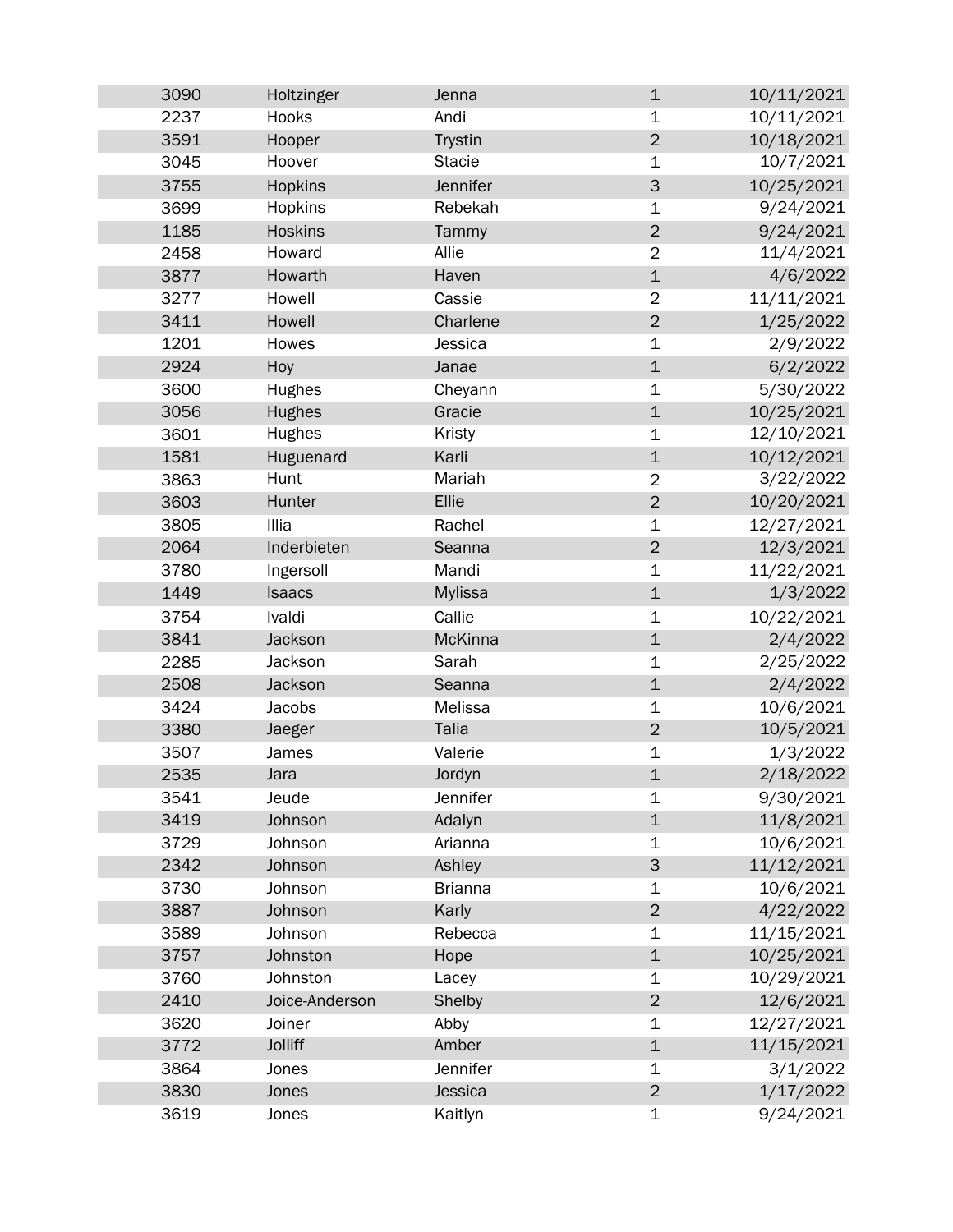| 1106 | Jones          | Sherrie   | $\mathbf 1$    | 11/17/2021 |
|------|----------------|-----------|----------------|------------|
| 2511 | Jordan         | Kathleen  | 1              | 9/28/2021  |
| 2301 | Jordan         | Myriah    | $\mathbf 1$    | 10/18/2021 |
| 3736 | Jungkunz       | Jennifer  | 1              | 10/11/2021 |
| 2568 | Kaiser         | Kayden    | $\overline{2}$ | 10/11/2021 |
| 3710 | Kampmann       | Savannah  | $\overline{2}$ | 9/30/2021  |
| 3816 | Kania          | Sarah     | $\mathbf 1$    | 1/3/2022   |
| 1822 | Karkula        | Alexa     | $\mathbf 1$    | 1/20/2022  |
| 1908 | Kastilahn      | Sherri    | $\mathbf 1$    | 11/15/2021 |
| 3771 | Keeney         | Danae     | $\mathbf 1$    | 11/15/2021 |
| 2435 | Keller         | Sue       | $\mathbf 1$    | 9/28/2021  |
| 1096 | Kelly          | Cheri     | $\overline{2}$ | 10/22/2021 |
| 1158 | Kenny          | Gretchen  | $\mathbf 1$    | 11/15/2021 |
| 1939 | Kepler         | Stephanie | $\overline{2}$ | 10/7/2021  |
| 1824 | Kerr           | Shellie   | $\mathbf 1$    | 9/27/2021  |
| 1370 | Kevie          | Carrie    | 1              | 9/23/2021  |
| 2918 | Kidd           | Makenna   | $\mathbf 1$    | 11/8/2021  |
| 3661 | Kieckhefer     | Sarah     | $\mathbf 1$    | 9/27/2021  |
| 3821 | King           | Cindy     | $\overline{2}$ | 1/5/2022   |
| 3662 | Kircher        | Jordan    | 1              | 9/27/2021  |
| 3726 | Kitchen        | Kristi    | $\mathbf 1$    | 10/4/2021  |
| 1026 | Klessens       | Danielle  | 1              | 9/27/2021  |
| 1427 | Knapp          | Cathy     | $\mathbf{1}$   | 10/4/2021  |
| 3382 | Knott          | Kaycee    | $\overline{2}$ | 10/7/2021  |
| 3229 | Kobold         | Presley   | $\overline{2}$ | 11/19/2021 |
| 3333 | Koch           | Amanda    | $\overline{2}$ | 12/16/2021 |
| 3881 | <b>Kring</b>   | Jo Lynn   | $\overline{2}$ | 4/12/2022  |
| 1203 | Krogue         | Spring    | $\overline{2}$ | 9/27/2021  |
| 2460 | Kuhnert        | Ariane    | $\mathbf 1$    | 9/24/2021  |
| 3759 | Kurkarian      | Kylee     | 1              | 10/28/2021 |
| 3842 | Kurtz          | Cadence   | $\overline{1}$ | 2/4/2022   |
| 1127 | Kutchera       | Kelly     | $\overline{2}$ | 4/20/2022  |
| 3436 | Kuykendall     | Jenny     | $\mathbf 1$    | 9/27/2021  |
| 3243 | LaFayne        | Alison    | $\overline{2}$ | 9/27/2021  |
| 3038 | Lakhan         | Gurnaaz   | $\mathbf 1$    | 11/3/2021  |
| 2414 | Lane           | Julie     | $\overline{2}$ | 9/24/2021  |
| 1589 | Lang (Heredia) | Michelle  | $\mathbf 1$    | 10/8/2021  |
| 1050 | Langston       | Kathy     | 1              | 10/7/2021  |
| 1660 | Laursen        | Sue Ellen | $\mathbf 1$    | 10/4/2021  |
| 3791 | Lauzon         | Peyton    | $\overline{2}$ | 12/10/2021 |
| 1065 | Lawson         | David     | $\overline{2}$ | 10/1/2021  |
| 2566 | LeBlanc        | Michelle  | $\mathbf 1$    | 9/27/2021  |
| 3635 | Ledbetter      | Tanya     | $\mathbf 1$    | 10/4/2021  |
| 3747 | Lee-Daniells   | Deborah   | 3              | 10/18/2021 |
| 3208 | Lefanto        | Alma      | $\mathbf 1$    | 2/10/2022  |
| 1927 | Lefanto        | Bea       | $\mathbf 1$    | 2/10/2022  |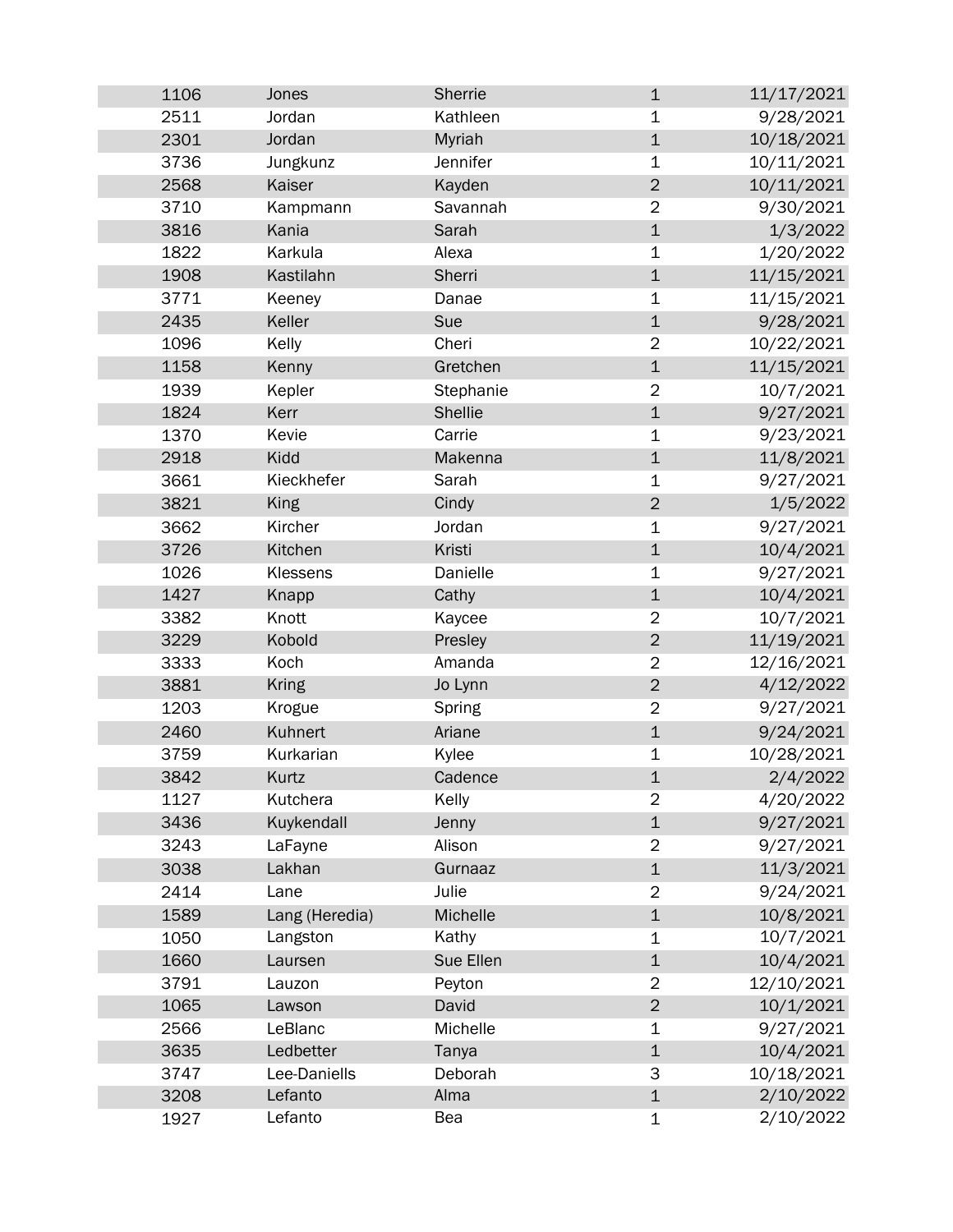| 3207 | Lefanto      | Lily         | $\mathbf 1$    | 2/10/2022  |
|------|--------------|--------------|----------------|------------|
| 1564 | Leffew       | Mandy        | 1              | 11/4/2021  |
| 3629 | Lemons       | Audrianna    | $\overline{2}$ | 9/24/2021  |
| 3623 | Lemons       | Shannon      | $\overline{2}$ | 9/24/2021  |
| 3494 | Lenney       | Abigail      | $\mathbf{1}$   | 10/19/2021 |
| 3482 | Lepone       | Emily        | 1              | 6/8/2022   |
| 2727 | Leskin       | Danielle     | $\mathbf 1$    | 9/27/2021  |
| 2673 | Lester       | Erin         | $\mathbf 1$    | 1/19/2022  |
| 3336 | LeVine       | Marina       | $\overline{2}$ | 1/14/2022  |
| 3221 | Lightfoot    | Ruby         | 3              | 6/2/2022   |
| 1775 | Lingenfelter | Kennedy      | $\mathbf 1$    | 11/10/2021 |
| 1670 | Lingenfelter | McKinley     | $\mathbf 1$    | 2/10/2022  |
| 1669 | Lingenfelter | Whitney      | $\mathbf 1$    | 11/15/2021 |
| 3512 | Linney       | Shannon      | $\mathbf 1$    | 2/10/2022  |
| 3522 | Lipson       | Julia        | $\mathbf 1$    | 10/5/2021  |
| 1885 | Little       | Leigh        | $\mathbf 1$    | 5/27/2022  |
| 1095 | Lockard      | Lacey        | $\overline{2}$ | 1/21/2022  |
| 3316 | Longfield    | Haley        | $\overline{2}$ | 12/24/2021 |
| 1878 | Loveall      | Dina         | $\mathbf 1$    | 1/10/2022  |
| 3098 | Lowe-Yoast   | Tammy        | 3              | 11/1/2021  |
| 3286 | Ludewig      | Haley        | $\mathbf 1$    | 9/29/2021  |
| 1665 | Luke         | Sarah        | $\mathbf 1$    | 9/30/2021  |
| 3867 | Lundgren     | Karly        | $\mathbf{1}$   | 3/28/2022  |
| 3361 | Lunny        | Rachel       | $\mathbf 1$    | 10/29/2021 |
| 1051 | Luther       | Dana         | $\mathbf 1$    | 11/1/2021  |
| 3764 | Luzzi        | Erica        | $\overline{2}$ | 11/9/2021  |
| 3871 | Lytle        | Jordon       | $\mathbf 1$    | 4/1/2022   |
| 2392 | Maas         | Mackenzie    | $\mathbf 1$    | 11/24/2021 |
| 3582 | Machado      | Emma         | $\mathbf{1}$   | 1/31/2022  |
| 3704 | Macura       | Kylee        | 1              | 9/27/2021  |
| 3907 | Maddox       | Maile        | $\overline{2}$ | 5/18/2022  |
| 1333 | Madsen       | Denise       | 1              | 11/1/2021  |
| 3784 | Magana       | Sammantha    | $\mathbf 1$    | 12/3/2021  |
| 1666 | Magdaleno    | Rachel       | $\mathbf 1$    | 11/8/2021  |
| 2047 | Malley       | Dianna       | $\mathbf{1}$   | 1/21/2022  |
| 2299 | Malone       | Jeannie      | $\mathbf 1$    | 9/24/2021  |
| 1555 | Mann         | Karly        | $\mathbf 1$    | 1/28/2022  |
| 3666 | Mann         | Maggie       | 1              | 3/10/2022  |
| 3870 | Marquis      | Hannah       | $\mathbf 1$    | 4/1/2022   |
| 1459 | Martain      | Kylie        | 1              | 10/29/2021 |
| 2361 | Martin       | Kim          | $\mathbf{1}$   | 9/27/2021  |
| 3873 | Martin       | Sabrina      | $\mathbf 1$    | 4/4/2022   |
| 3793 | Martinez     | Hailey       | $\mathbf{1}$   | 12/13/2021 |
| 3711 | Martinez     | Isabella     | $\mathbf 1$    | 9/30/2021  |
| 3753 | Mason        | <b>Brynn</b> | $\mathbf{1}$   | 10/20/2021 |
| 3241 | Masse        | Tawnya       | $\overline{2}$ | 2/1/2022   |
| 3128 | Mastagni     | Cheyene      | $\mathbf 1$    | 10/11/2021 |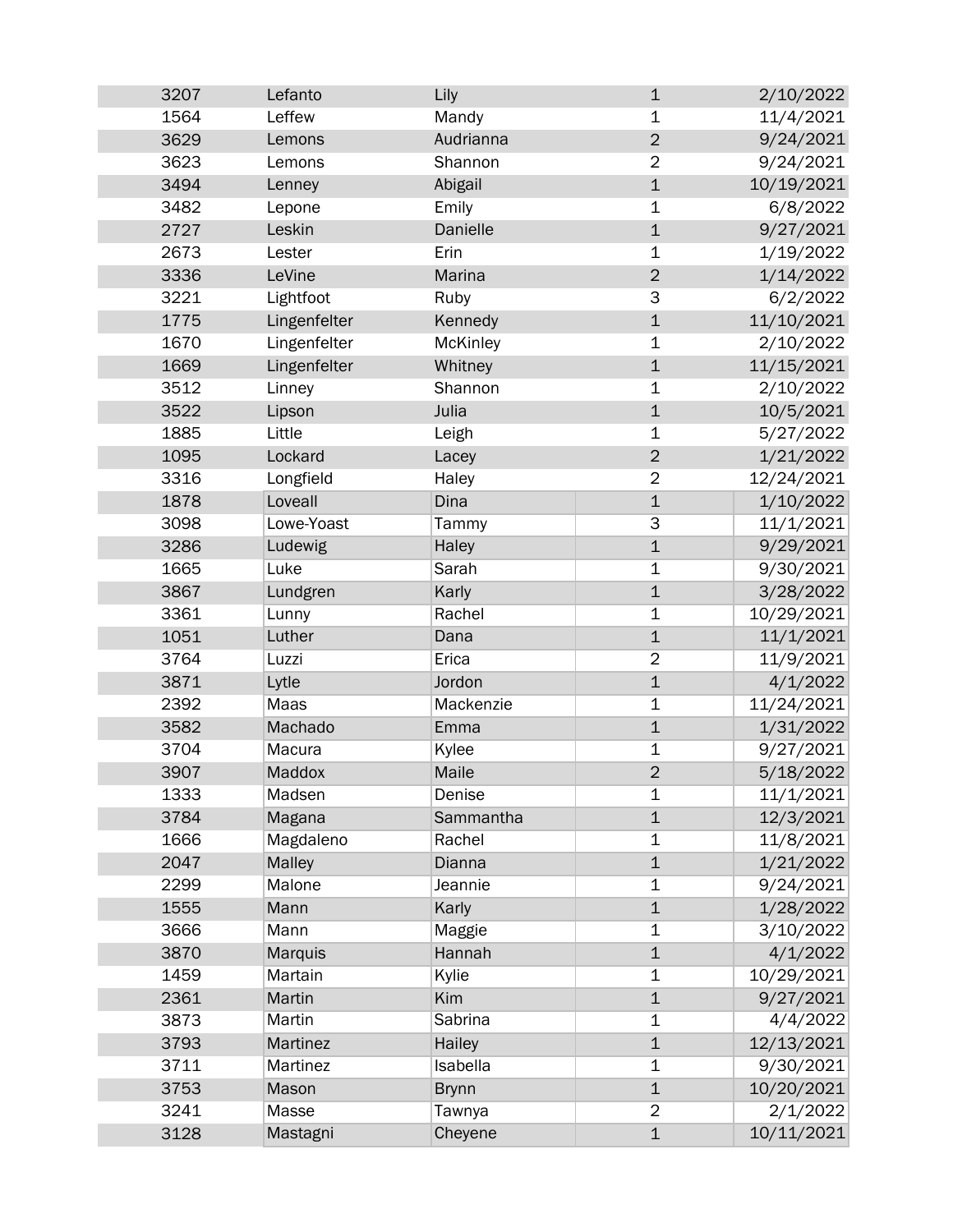| 3437 | Matajcich         | Alexandria     | $\overline{2}$ | 12/31/2021 |
|------|-------------------|----------------|----------------|------------|
| 1219 | <b>Mathis</b>     | Jene           | $\mathsf{3}$   | 10/13/2021 |
| 1601 | Mauro             | Kelsey         | $\mathbf 1$    | 2/25/2022  |
| 3743 | Mayer             | Karena         | $\overline{2}$ | 10/14/2021 |
| 3714 | Mayer             | Maia           | $\overline{2}$ | 10/1/2021  |
| 3388 | <b>McAmis</b>     | <b>Brina</b>   | $\overline{1}$ | 11/16/2021 |
| 2364 | McCann-Morris     | Serena         | $\overline{2}$ | 1/28/2022  |
| 1293 | McCaslan          | Katie          | $\overline{4}$ | 9/30/2021  |
| 1618 | <b>McClintock</b> | Virginia       | 1              | 9/27/2021  |
| 3709 | <b>McCloud</b>    | Ashley         | $\mathbf 1$    | 9/29/2021  |
| 2579 | McDougal          | Mishael        | $\overline{2}$ | 9/27/2021  |
| 2539 | McGilchrist       | Ann            | $\overline{1}$ | 1/19/2022  |
| 2347 | McGuire           | Amber          | $\overline{2}$ | 2/23/2022  |
| 3756 | McKee             | Khylah         | $\mathbf{1}$   | 10/25/2021 |
| 1253 | McKemy            | Kaitlyn        | 3              | 10/4/2021  |
| 3170 | McLaughlin        | Chelsea        | $\mathbf{1}$   | 9/27/2021  |
| 3723 | McMahon           | Jessica        | $\mathbf 1$    | 10/4/2021  |
| 3808 | McMurray          | Skylar         | $\mathbf 1$    | 12/31/2021 |
| 3322 | McPartland        | Katie          | $\overline{2}$ | 9/28/2021  |
| 3731 | McPhetridge       | <b>Bailey</b>  | $\overline{1}$ | 10/6/2021  |
| 3732 | McPhetridge       | Rio            | $\mathbf 1$    | 10/6/2021  |
| 1599 | McWhirter         | Angela         | $\overline{2}$ | 12/31/2021 |
| 2804 | <b>McWilliams</b> | Cali           | 1              | 12/29/2021 |
| 3758 | Melton            | Ronda          | $\overline{2}$ | 10/26/2021 |
| 3534 | Mendoza           | Milla          | $\mathbf 1$    | 10/5/2021  |
| 1387 | Meneses           | Lori           | $\overline{1}$ | 10/25/2021 |
| 3817 | Meredith          | Cheyanne       | $\mathbf 1$    | 12/30/2021 |
| 1508 | <b>Mertens</b>    | Jenae          | $\overline{2}$ | 10/6/2021  |
| 1544 | Metzger           | Chasity        | $\mathbf 1$    | 4/22/2022  |
| 3018 | <b>Miles</b>      | Madera         | $\mathbf 1$    | 9/27/2021  |
| 3331 | <b>Miles</b>      | <b>Stella</b>  | $\overline{2}$ | 1/17/2022  |
| 3616 | Miller            | <b>Brooke</b>  | $\overline{2}$ | 1/13/2022  |
| 3762 | Miller            | Caitlin        | $\mathbf 1$    | 11/1/2021  |
| 2399 | Miller            | Carissa        | $\overline{2}$ | 9/24/2021  |
| 3029 | Miller            | Sasha          | 1              | 12/16/2021 |
| 3912 | Miller            | Shawna         | $\mathbf 1$    | 5/26/2022  |
| 1119 | Miller-Gonyer     | Carol          | $\mathbf 1$    | 10/12/2021 |
| 3607 | <b>Mills</b>      | <b>Breanna</b> | $\overline{1}$ | 12/8/2021  |
| 3009 | <b>Mills</b>      | Jessica        | 1              | 9/30/2021  |
| 3201 | Mitchell          | <b>Dixie</b>   | $\mathbf 1$    | 2/8/2022   |
| 3160 | Mitchell          | Lacey          | 1              | 11/5/2021  |
| 2390 | Mitchell          | <b>Trew</b>    | $\mathbf 1$    | 9/24/2021  |
| 3222 | Moles             | Melanie        | $\mathbf 1$    | 12/9/2021  |
| 2645 | Molina            | Alexis         | $\mathbf 1$    | 11/4/2021  |
| 3283 | Molina            | Alyssa         | 1              | 11/4/2021  |
| 2927 | Molina            | <b>Barrie</b>  | $\mathbf 1$    | 11/4/2021  |
|      |                   |                |                |            |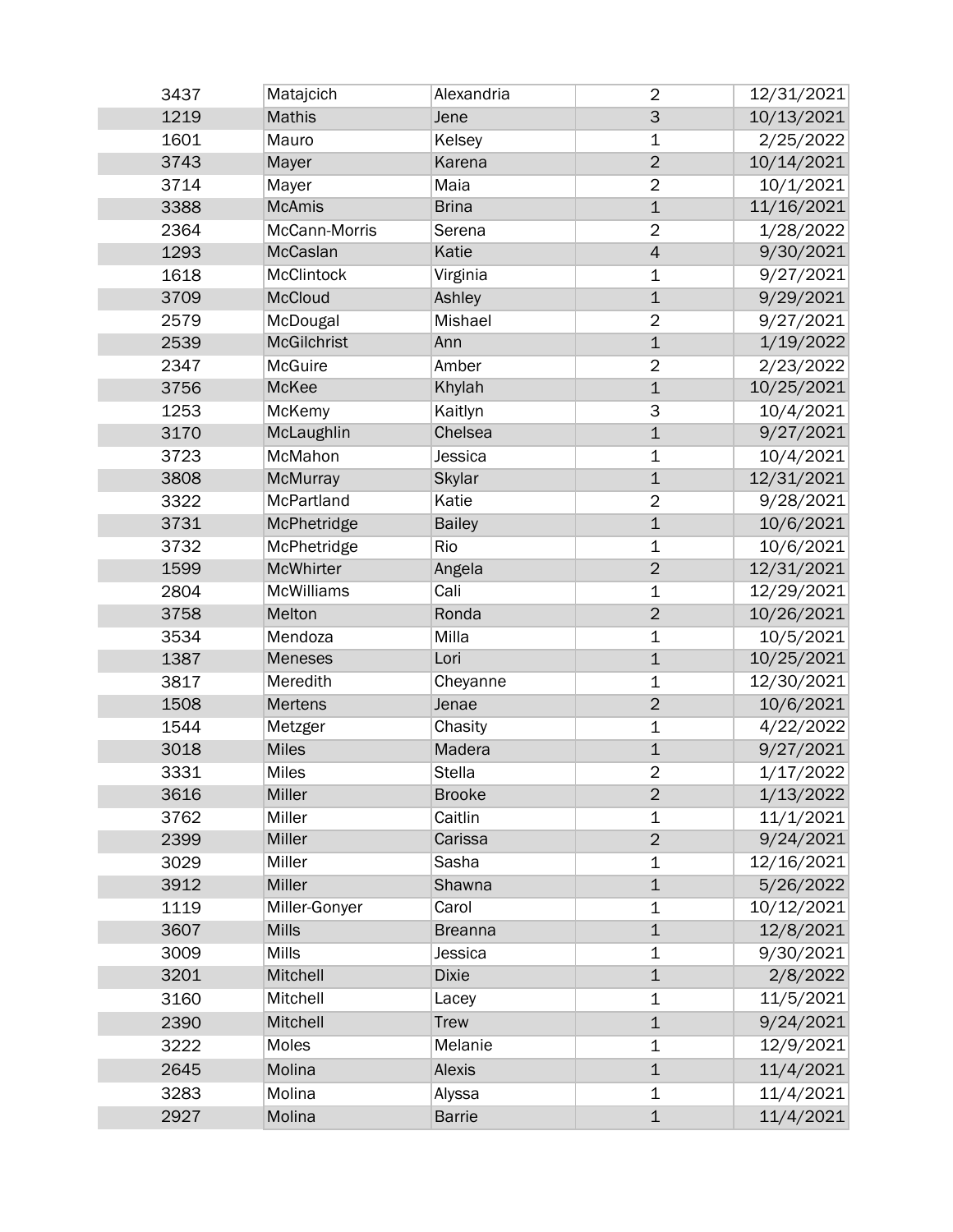| 3720 | Moore          | Amberleigh      | $\overline{2}$ | 10/4/2021  |
|------|----------------|-----------------|----------------|------------|
| 2453 | Moore          | <b>Brittany</b> | $\mathbf 1$    | 2/11/2022  |
| 3185 | Moore          | Jennifer        | 1              | 9/27/2021  |
| 2418 | Moore          | Jessica         | $\mathbf 1$    | 12/2/2021  |
| 3823 | Moore          | Sam             | $\mathbf 1$    | 1/7/2022   |
| 3490 | <b>Morales</b> | Nataushia       | $\overline{2}$ | 11/16/2021 |
| 1451 | Morehart       | Maile           | $\mathbf 1$    | 12/3/2021  |
| 1159 | Moretti        | Kim             | $\mathbf 1$    | 3/31/2022  |
| 1736 | Morgan         | Hunter          | 3              | 9/28/2021  |
| 3521 | Morgan         | Jeanne          | $\mathbf 1$    | 1/4/2022   |
| 3612 | Morgan         | Rachel          | $\mathbf 1$    | 10/26/2021 |
| 1737 | Morgan         | Savanna         | $\overline{2}$ | 5/23/2022  |
| 3530 | Morris         | Madison         | $\mathbf 1$    | 10/21/2021 |
| 1184 | <b>Morris</b>  | Sherry          | $\mathbf 1$    | 9/27/2021  |
| 3290 | Mull           | Shelly          | 1              | 1/6/2022   |
| 2313 | Mullican       | Gillian         | 3              | 10/18/2021 |
| 1762 | Muncy          | Michaela        | $\mathbf 1$    | 2/8/2022   |
| 2796 | Munk           | Kelly           | $\overline{2}$ | 10/4/2021  |
| 1718 | Munson         | Denise          | $\mathbf 1$    | 9/27/2021  |
| 1719 | Munson         | Maddy           | $\mathbf 1$    | 9/27/2021  |
| 3829 | Murphy         | Grace           | $\mathbf 1$    | 1/19/2022  |
| 2915 | Musante        | Kylie           | $\mathbf 1$    | 2/11/2022  |
| 3261 | Muto           | Ashlyn          | $\overline{2}$ | 11/8/2021  |
| 1002 | Myatt          | Jami            | $\mathbf 1$    | 2/17/2022  |
| 2997 | <b>Myers</b>   | Katie           | $\mathbf 1$    | 9/24/2021  |
| 1677 | Naffziger      | Kimberly        | $\mathbf 1$    | 4/6/2022   |
| 1308 | Nahrgang       | <b>Bailey</b>   | $\overline{2}$ | 10/7/2021  |
| 2381 | Najduch        | Sydney          | $\mathbf{1}$   | 10/8/2021  |
| 3826 | Nancy          | Lexi            | $\overline{2}$ | 1/14/2022  |
| 2510 | <b>Nauta</b>   | Casey           | $\mathbf{1}$   | 10/22/2021 |
| 1294 | Neeley         | <b>Stacy</b>    | 1              | 11/19/2021 |
| 1887 | Nelson         | Ashley          | $\mathbf{1}$   | 1/28/2022  |
| 2842 | Nelson         | <b>Becky</b>    | $\mathbf 1$    | 10/4/2021  |
| 2790 | Nelson         | Curt            | 3              | 9/24/2021  |
| 1511 | Nemeth         | Linda           | $\mathbf 1$    | 9/27/2021  |
| 3896 | Neufeld        | Casey           | $\mathbf{1}$   | 5/2/2022   |
| 2323 | Nichol         | Kelli           | 1              | 10/4/2021  |
| 1653 | Nichol-Johnson | Kayla           | $\mathbf{1}$   | 10/4/2021  |
| 3306 | Nichols        | Amy             | 1              | 2/25/2022  |
| 2992 | Nickeson       | Lauren          | $\mathbf 1$    | 5/3/2022   |
| 3792 | Nielsen        | Malaynna        | $\overline{2}$ | 12/10/2021 |
| 3908 | Noble          | Caroline        | $\overline{2}$ | 5/13/2022  |
| 1491 | Novi           | Lynn            | 1              | 1/31/2022  |
| 1730 | Novinsky       | Pamela          | $\mathbf 1$    | 3/9/2022   |
| 2063 | <b>Nunes</b>   | Macee           | 1              | 10/29/2021 |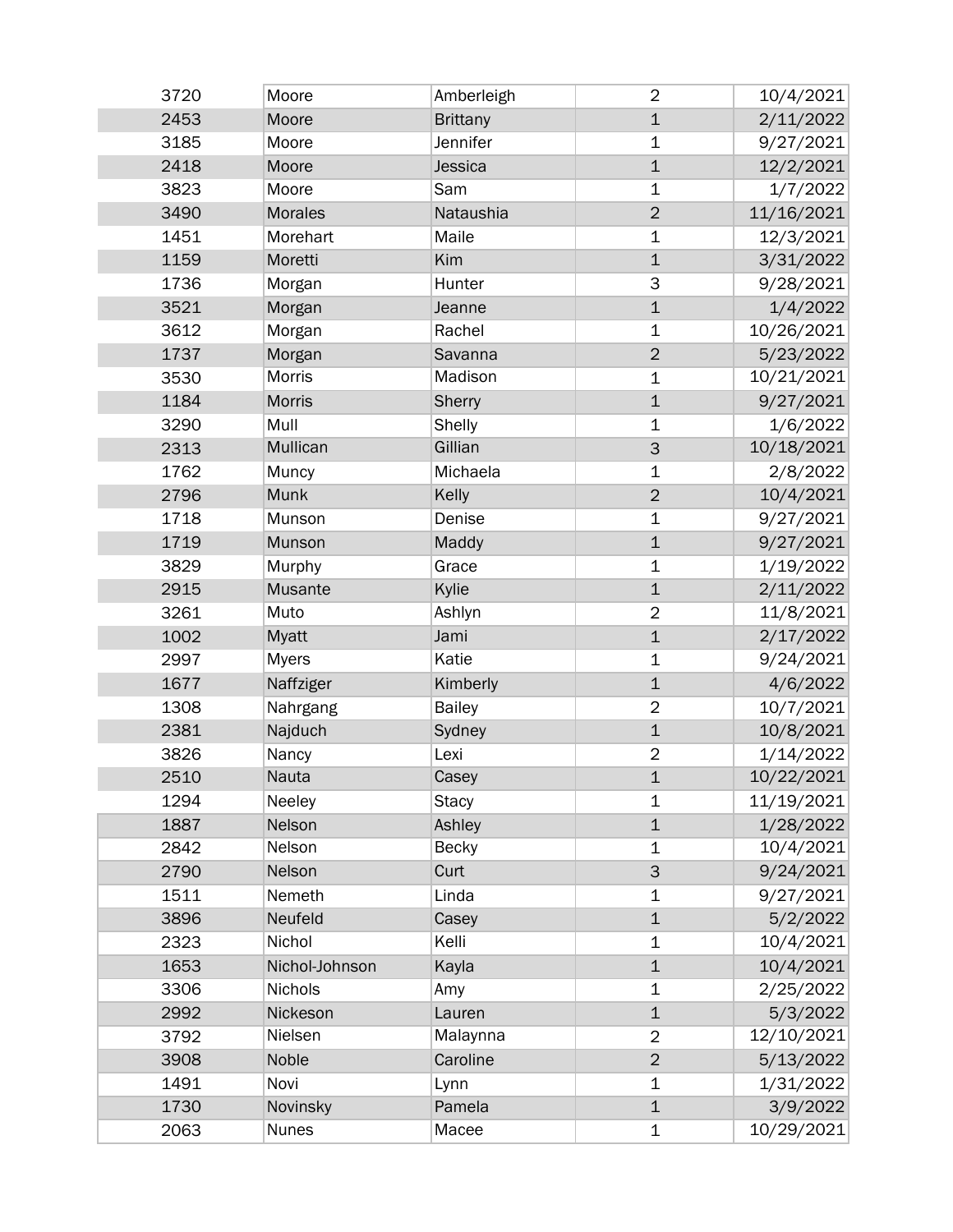| 1193 | <b>Nunes</b>  | Vonnie        | $\mathbf 1$    | 10/29/2021 |
|------|---------------|---------------|----------------|------------|
| 3065 | Nunes-Silva   | Jillian       | 1              | 9/24/2021  |
| 1851 | <b>Oakley</b> | <b>Vicki</b>  | $\mathbf 1$    | 10/25/2021 |
| 3798 | Obringer      | Amy           | $\mathbf 1$    | 12/17/2021 |
| 1417 | Odom-Tollison | Amy           | $\mathbf 1$    | 9/27/2021  |
| 2765 | Ogden (Brown) | MaKayla       | $\mathbf 1$    | 10/1/2021  |
| 3769 | Olivas        | Alexa         | $\mathbf 1$    | 11/15/2021 |
| 3539 | Oliveira      | Gina          | 1              | 10/4/2021  |
| 3831 | Ollivier      | Andee         | $\mathbf 1$    | 1/20/2022  |
| 1048 | Ornellas      | Charleen      | 5              | 9/24/2021  |
| 2986 | Orradre       | Adele         | $\overline{2}$ | 1/11/2022  |
| 2560 | Osburn        | Emma          | $\overline{2}$ | 12/31/2021 |
| 3707 | Osorio        | Irish         | $\mathbf 1$    | 9/29/2021  |
| 2092 | Overmyer      | Syd           | 1              | 5/9/2022   |
| 2954 | Owen          | Ashlee        | $\mathbf 1$    | 12/17/2021 |
| 3855 | Packard       | Sharli        | 1              | 2/25/2022  |
| 3041 | Padilla       | Jennifer      | $\mathbf 1$    | 5/13/2022  |
| 1070 | Pai           | Lauren        | 1              | 9/27/2021  |
| 1637 | Palmer        | Jaimie        | 3              | 11/9/2021  |
| 2492 | Pamplin       | Tawny         | $\mathbf 1$    | 4/13/2022  |
| 3434 | Parker        | Sara          | $\mathbf 1$    | 2/14/2022  |
| 3515 | Pate          | Isabella      | $\overline{2}$ | 11/26/2021 |
| 1629 | Payne         | Cyndy         | $\mathbf 1$    | 12/17/2021 |
| 1537 | Pedreiro      | Cassidy       | 1              | 11/19/2021 |
| 1461 | Pelowski      | <b>Shelly</b> | $\mathbf 1$    | 9/24/2021  |
| 1207 | Pence         | Kate          | 1              | 1/7/2022   |
| 1057 | Pensinger     | Rhonda        | $\mathbf 1$    | 10/29/2021 |
| 2275 | Pentorali     | Meg           | 1              | 1/21/2022  |
| 3766 | Peratt        | Candy         | 3              | 11/10/2021 |
| 2712 | Perez         | Kelci         | 1              | 6/6/2022   |
| 3211 | Perino        | Alyssa        | $\mathbf 1$    | 11/4/2021  |
| 3901 | Perricone     | Lucy          | $\overline{2}$ | 5/12/2022  |
| 2828 | Perry         | Ashtyn        | $\mathbf 1$    | 11/17/2021 |
| 3680 | Perry         | Kynlee        | 1              | 11/17/2021 |
| 2869 | Perry         | Sydney        | $\mathbf 1$    | 1/11/2022  |
| 3900 | Peterson      | Carter        | 1              | 5/11/2022  |
| 1874 | Peterson      | Morgan        | $\mathbf 1$    | 9/27/2021  |
| 3833 | Phillips      | Ellie         | 1              | 1/20/2022  |
| 3339 | Pilg          | Makenna       | $\mathbf 1$    | 10/12/2021 |
| 3898 | Pimental      | Sarah         | $\mathbf 1$    | 5/9/2022   |
| 1628 | Pipkin        | Kristin       | $\mathbf 1$    | 11/8/2021  |
| 1436 | Pires         | Darcy         | $\mathbf 1$    | 11/9/2021  |
| 3190 | <b>Pitts</b>  | Cambria       | $\overline{c}$ | 9/27/2021  |
| 2193 | Polley        | Katie         | 1              | 12/10/2021 |
| 3473 | Pontanari     | Paola         | $\mathbf 1$    | 12/3/2021  |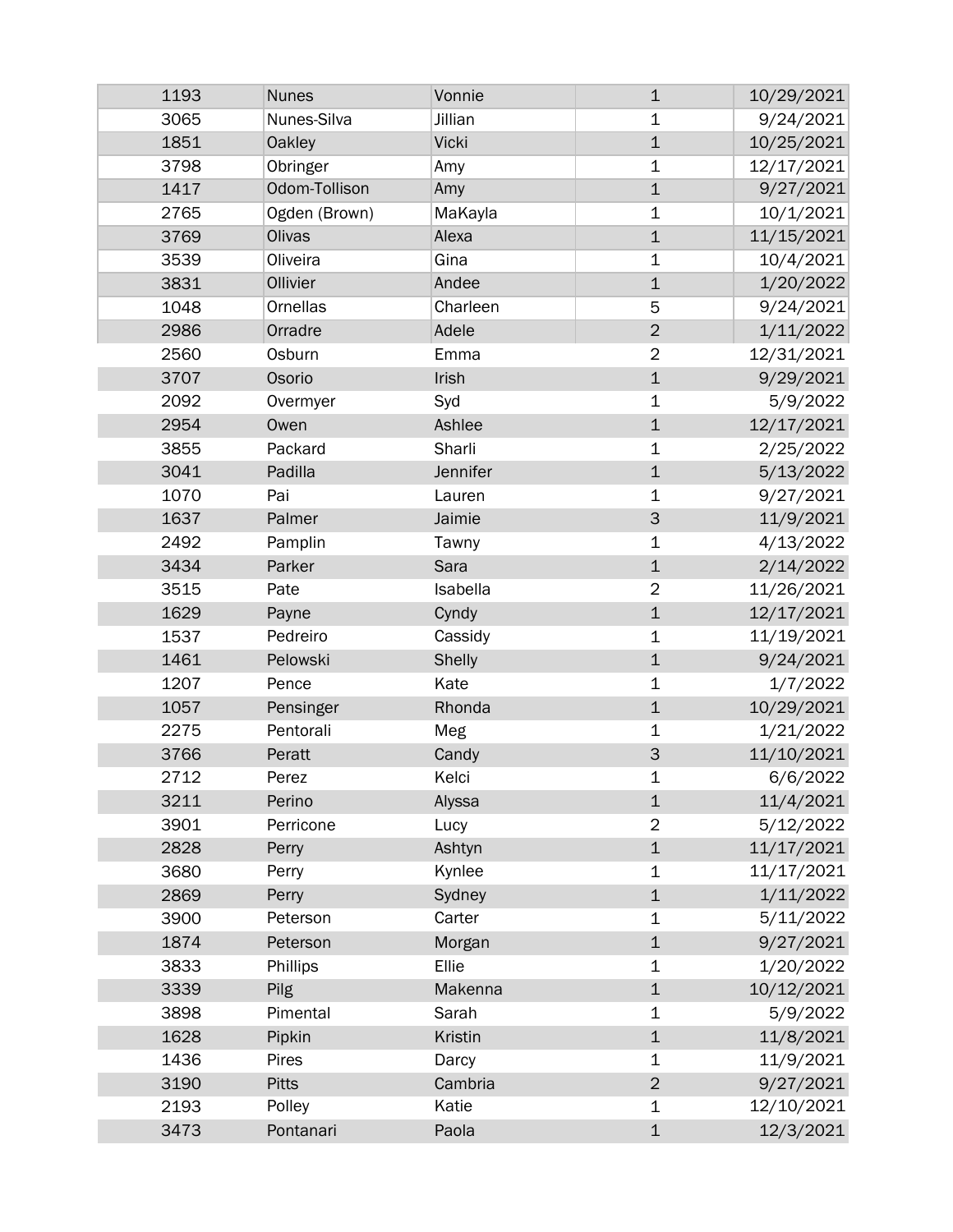| 3910 | Porter             | Kaitlyn         | 1              | 5/23/2022  |
|------|--------------------|-----------------|----------------|------------|
| 3858 | Portrey            | Kaley           | $\overline{2}$ | 3/14/2022  |
| 2702 | Powers             | Maren           | $\overline{2}$ | 10/18/2021 |
| 3813 | Prater             | Tamee           | $\mathbf 1$    | 12/31/2021 |
| 3026 | Price              | Abi             | 1              | 10/6/2021  |
| 3851 | Price              | Isabella        | $\mathbf 1$    | 2/10/2022  |
| 1780 | Prichard           | Mia             | $\overline{2}$ | 2/7/2022   |
| 3550 | Quigley            | Teagan          | $\overline{2}$ | 9/24/2021  |
| 3572 | Quisenberry        | <b>Brooklin</b> | 1              | 2/2/2022   |
| 1133 | Raine              | Paty            | $\overline{2}$ | 10/7/2021  |
| 3051 | Raitz              | Kayla           | $\overline{2}$ | 1/21/2022  |
| 1936 | Ramont             | <b>Shelly</b>   | $\mathbf{1}$   | 10/6/2021  |
| 3739 | Randolph           | Lonnie          | 1              | 10/12/2021 |
| 2936 | Ray                | Melinda         | $\overline{2}$ | 9/27/2021  |
| 3834 | Reeh               | Robin           | $\mathbf 1$    | 1/21/2022  |
| 1778 | Reese              | Jody            | $\mathbf 1$    | 3/22/2022  |
| 2192 | Reese              | Susie           | $\overline{2}$ | 9/27/2021  |
| 3668 | Reichenberger      | <b>Bailey</b>   | $\mathbf 1$    | 5/11/2022  |
| 3217 | Reihs              | Courtney        | $\mathbf 1$    | 4/6/2022   |
| 1007 | <b>Reis</b>        | Jan             | $\overline{2}$ | 9/27/2021  |
| 2732 | Renner             | Jennifer        | $\mathbf 1$    | 11/8/2021  |
| 3906 | Renteria           | Juie            | $\mathbf 1$    | 5/18/2022  |
| 3164 | Reviglio           | Mia             | $\mathbf 1$    | 10/19/2021 |
| 3807 | Rey                | Cheyenne        | $\mathbf 1$    | 12/29/2021 |
| 2822 | Reynolds           | Nicole          | $\overline{2}$ | 9/24/2021  |
| 3302 | Rhoden             | Jackie          | $\mathbf 1$    | 3/1/2022   |
| 1295 | Richter            | Tiffany         | 4              | 10/26/2021 |
| 1013 | Ricotti            | Erin            | $\mathbf 2$    | 11/4/2021  |
| 3631 | Riggers            | Rachelle        | 1              | 10/4/2021  |
| 3258 | <b>Risk</b>        | Carrie          | $\mathbf 1$    | 2/18/2022  |
| 2180 | Ritchie            | Kellie          | 1              | 11/1/2021  |
| 1510 | Ritz               | Heather         | $\mathbf 1$    | 10/11/2021 |
| 2080 | Riva-Heffren       | Cheri           | 1              | 1/11/2022  |
| 3843 | Rivera             | Victoria        | $\mathbf 1$    | 2/4/2022   |
| 1115 | Roberts            | Cindy           | 1              | 11/1/2021  |
| 2450 | <b>Roberts</b>     | Selena          | $\mathbf 1$    | 9/24/2021  |
| 1587 | Robertson          | Ashley          | $\mathbf 1$    | 9/23/2021  |
| 1366 | Robertson-Fichtner | Savannah        | $\mathbf 1$    | 10/26/2021 |
| 3357 | Robinett-Silva     | Justine         | $\mathbf 1$    | 2/2/2022   |
| 2101 | Robinson           | Amy             | $\mathbf{1}$   | 9/27/2021  |
| 1316 | Robinson           | Lacey           | $\mathbf 1$    | 9/27/2021  |
| 2703 | Robinson           | Marjie          | $\overline{2}$ | 10/4/2021  |
| 2794 | Robinson           | Quinnley        | $\overline{2}$ | 3/11/2022  |
| 2026 | Robinson           | Traci           | $\mathbf{1}$   | 10/29/2021 |
| 2042 | Rogell             | Chelsea         | $\mathbf 1$    | 11/8/2021  |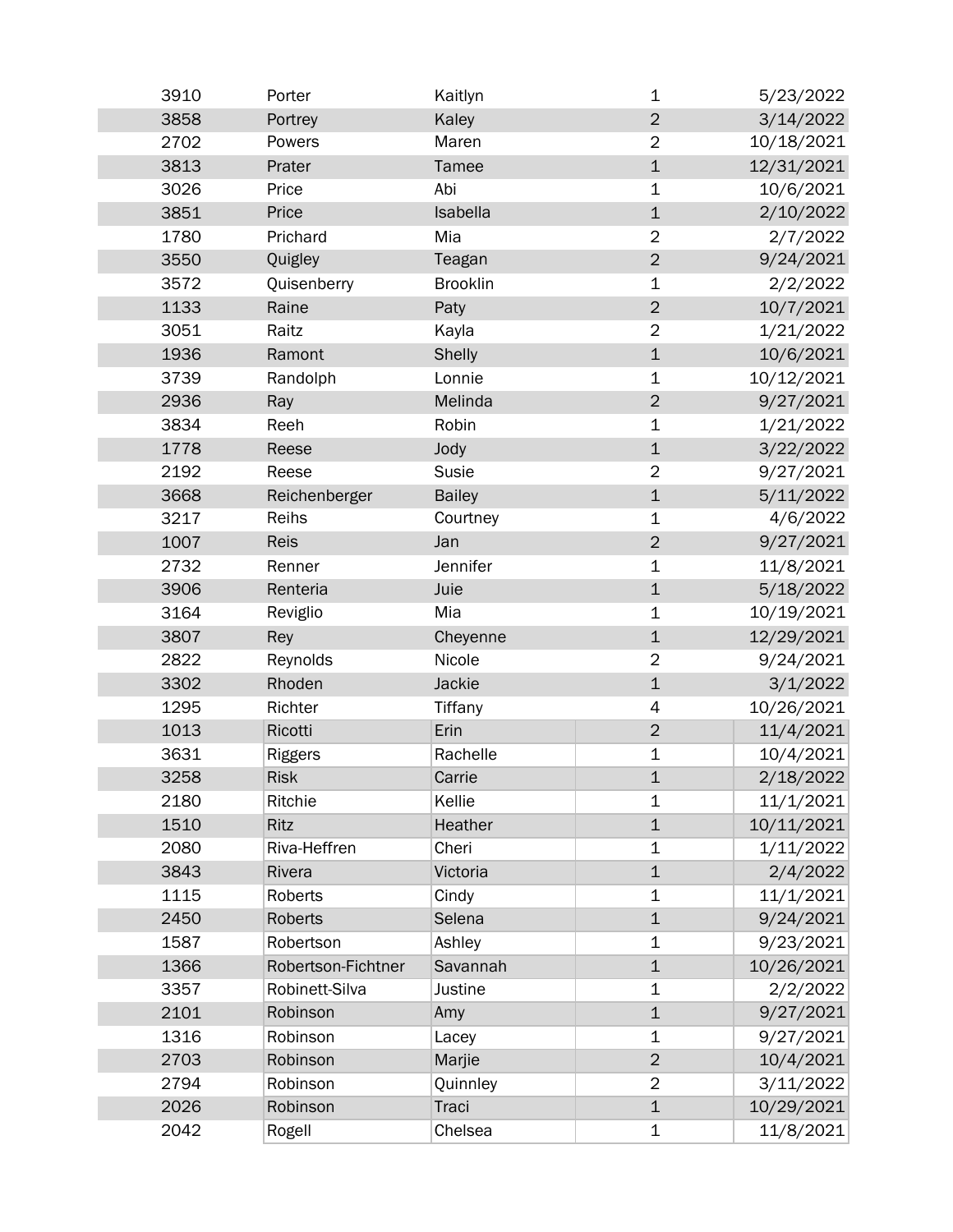| 3705 | Rogers          | Kiana              | $\mathbf 1$    | 9/27/2021  |
|------|-----------------|--------------------|----------------|------------|
| 1702 | Rogers          | Taylor             | 1              | 9/24/2021  |
| 3740 | Rokhvarger      | <b>Brittany</b>    | $\mathbf 1$    | 10/13/2021 |
| 3847 | Rook            | Lauren             | $\overline{2}$ | 2/8/2022   |
| 1734 | Rose            | Jennifer           | $\mathbf 1$    | 9/27/2021  |
| 3249 | Rosenberg       | Jennifer           | $\overline{2}$ | 11/1/2021  |
| 3548 | Rosilez         | Kaiya              | $\mathbf{1}$   | 1/14/2022  |
| 3853 | Rothholz        | Taylor             | $\mathbf 1$    | 2/11/2022  |
| 1494 | Rowland-Baker   | Tarah              | $\mathbf{1}$   | 12/1/2021  |
| 2973 | Rowlett         | Mikayla            | $\overline{2}$ | 9/27/2021  |
| 3868 | Rule            | <b>Stacey</b>      | $\mathbf{1}$   | 3/1/2022   |
| 3866 | Ryan            | Relea              | $\mathbf 1$    | 2/18/2022  |
| 2324 | Saabye          | Rosie              | 3              | 4/1/2022   |
| 1402 | Sackett         | Kelcie             | $\mathbf 1$    | 4/14/2022  |
| 2034 | Salazar         | Debbie             | $\mathbf 1$    | 10/18/2021 |
| 2311 | <b>Salters</b>  | Savannah           | $\mathbf 1$    | 9/27/2021  |
| 1538 | Samper          | Gina               | $\mathbf{1}$   | 9/30/2021  |
| 3789 | Sanchez         | Alysia             | $\mathbf 1$    | 12/9/2021  |
| 3790 | Sanchez         | Holly              | $\mathbf 1$    | 12/9/2021  |
| 1423 | Sanders         | Kristyn            | $\mathbf 1$    | 11/8/2021  |
| 3797 | Sanders         | Riley              | $\mathbf 1$    | 12/17/2021 |
| 1372 | Sans            | Wendy              | $\mathbf 1$    | 10/4/2021  |
| 1215 | <b>Saunders</b> | Amanda             | $\mathbf 1$    | 2/15/2022  |
| 1457 | Sawyer          | Aimee              | 1              | 10/29/2021 |
| 3265 | Saylor          | Jodi               | $\mathbf 1$    | 9/24/2021  |
| 3371 | Schaede         | Alexis             | 1              | 11/8/2021  |
| 3695 | Schaffran       | Summer             | $\mathbf{1}$   | 9/17/2021  |
| 3737 | Schallmo        | Honna'Lei          | 1              | 10/11/2021 |
| 1278 | Scheer          | <b>Bryan</b>       | $\overline{2}$ | 9/24/2021  |
| 1277 | Scheer          | Pamela             | 1              | 9/24/2021  |
| 3765 | Schluttenhofer  | Ashley             | $\mathbf 1$    | 11/9/2021  |
| 3346 | Schmauderer     | Jaci               | 1              | 12/6/2021  |
| 1147 | Schneider       | Cammy              | $\overline{2}$ | 12/3/2021  |
| 3667 | Secola          | Katelyn            | 1              | 9/24/2021  |
| 3250 | <b>Sellers</b>  | <b>Brenda</b>      | $\mathbf 1$    | 10/22/2021 |
| 3697 | Sexton          | <b>Brenda</b>      | 1              | 9/23/2021  |
| 1143 | Shade           | Shannon            | $\overline{2}$ | 10/4/2021  |
| 3905 | Shaw            | <b>Billie Jean</b> | 1              | 5/18/2022  |
| 3467 | Shaw            | Jeanette           | $\mathbf 1$    | 10/4/2021  |
| 3588 | Shaw            | Tina               | $\mathbf 1$    | 10/14/2021 |
| 3602 | Shearer         | Lisa               | $\mathbf 1$    | 10/11/2021 |
| 2386 | Sherbo          | Jenny              | 4              | 9/27/2021  |
| 2424 | Shiffrar        | Allyson            | $\overline{c}$ | 12/31/2021 |
| 3021 | Shipley         | Erin               | 1              | 10/7/2021  |
| 2293 | Shomaker        | Melissa            | $\mathbf 1$    | 2/11/2022  |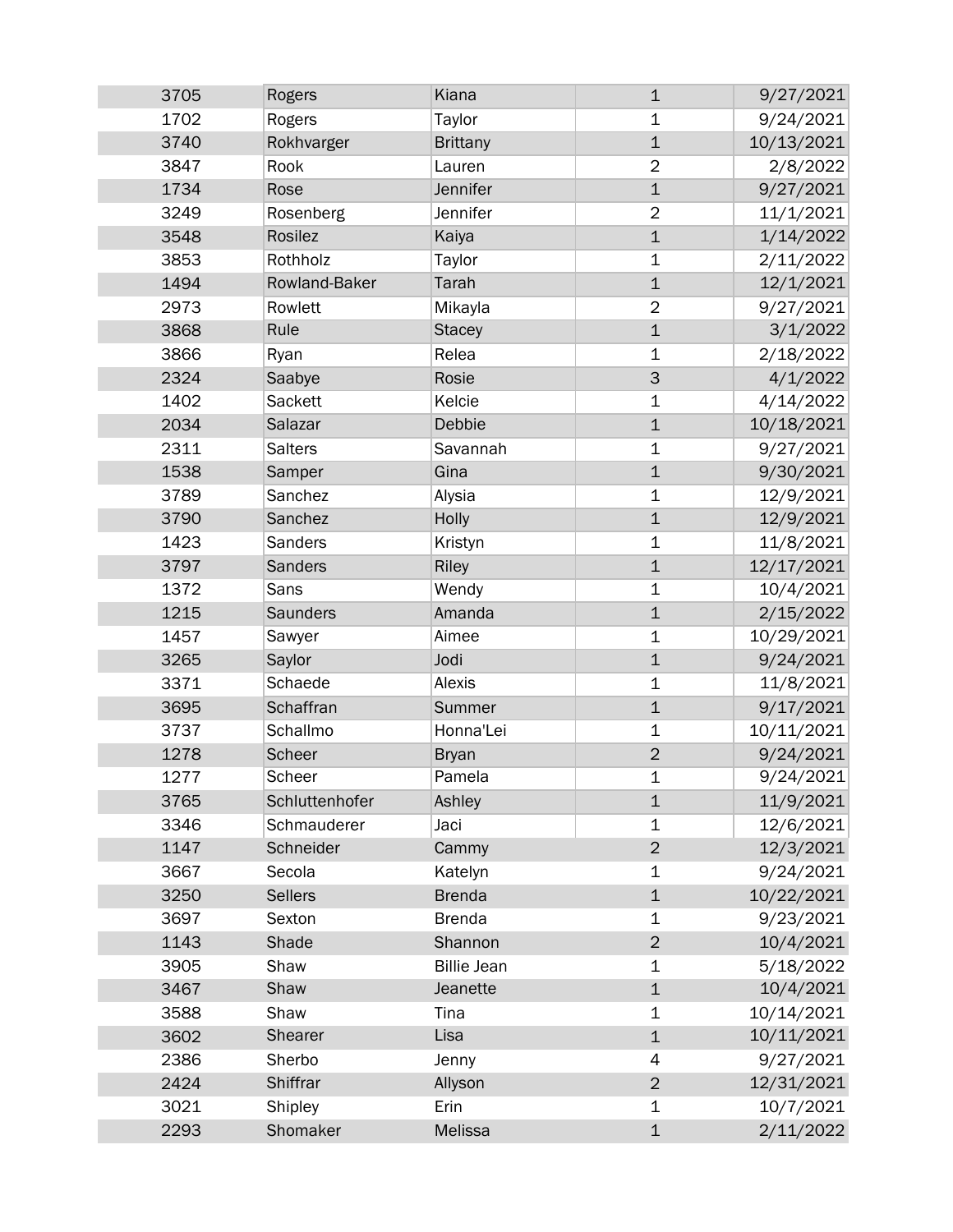| 2473 | <b>Shores</b> | Stormie         | $\overline{2}$ | 10/26/2021 |
|------|---------------|-----------------|----------------|------------|
| 2600 | Short         | Emily           | $\overline{2}$ | 10/22/2021 |
| 3703 | Shusta        | Tiana           | 1              | 9/24/2021  |
| 2826 | Shute         | Sydney          | $\mathbf 1$    | 10/4/2021  |
| 2553 | Sibley        | Emilia          | 1              | 10/4/2021  |
| 2554 | Sibley        | Tessa           | $\mathbf 1$    | 10/4/2021  |
| 1722 | Silva         | Joan            | 1              | 9/27/2021  |
| 1521 | Silva         | Michelle        | $\overline{2}$ | 10/6/2021  |
| 1441 | Silva         | Teri            | 1              | 11/26/2021 |
| 2929 | Simpson       | Alexandra       | $\overline{2}$ | 9/27/2021  |
| 1412 | Sing          | Alanna          | 3              | 10/25/2021 |
| 2533 | Sirizzotti    | Sandra          | $\mathbf 1$    | 10/5/2021  |
| 2607 | Sivley        | Emma            | $\overline{2}$ | 9/27/2021  |
| 3838 | Sjem          | Lily            | $\mathbf 1$    | 1/26/2022  |
| 2129 | Sjem          | Sarah           | 3              | 10/11/2021 |
| 1622 | Skouti        | Deven           | $\overline{2}$ | 2/11/2022  |
| 1006 | Slye          | Amy             | 1              | 9/24/2021  |
| 1946 | Smart         | Jandee          | $\mathbf 1$    | 3/11/2022  |
| 3502 | Smerber       | Linda           | $\mathbf 1$    | 9/23/2021  |
| 3801 | Smith         | <b>Brittany</b> | $\mathbf 1$    | 12/20/2021 |
| 2588 | Smith         | Chelsea         | 1              | 10/25/2021 |
| 3052 | Smith         | Emma            | $\mathbf 1$    | 9/24/2021  |
| 1012 | Smith         | Holly           | $\mathbf 1$    | 9/23/2021  |
| 2793 | Smith         | Jennifer        | $\overline{2}$ | 9/24/2021  |
| 3089 | Smith         | Katie           | $\mathbf 1$    | 9/24/2021  |
| 3578 | Smith         | Lisa            | $\mathbf 1$    | 9/24/2021  |
| 3718 | Smith         | Rachelle        | 3              | 10/4/2021  |
| 1455 | Smith         | Ryan            | $\mathbf 1$    | 2/3/2022   |
| 3561 | Smith         | Summer          | 1              | 4/20/2022  |
| 2827 | Smith         | Zane            | $\mathbf{1}$   | 9/24/2021  |
| 2328 | Smyth         | Crystal         | 3              | 11/8/2021  |
| 3557 | Snyder        | Abigail         | $\overline{2}$ | 10/4/2021  |
| 3273 | Snyder        | Jamie           | $\overline{2}$ | 9/24/2021  |
| 3358 | Solferino     | Lacey           | $\mathbf 1$    | 9/27/2021  |
| 3363 | Solferino     | Paisley         | 1              | 9/27/2021  |
| 3414 | Sommercamp    | Hannah          | $\mathbf 1$    | 2/1/2022   |
| 1671 | Sonniksen     | Marti           | 1              | 11/29/2021 |
| 2975 | Soojian       | Chandler        | $\overline{2}$ | 10/4/2021  |
| 2964 | Sorrentino    | Evelyn          | 1              | 4/29/2022  |
| 3301 | Sousa         | Denise          | $\mathbf 1$    | 11/15/2021 |
| 3394 | Sousa         | Tara            | $\overline{2}$ | 10/12/2021 |
| 2269 | Souza         | Taylor          | $\mathbf 1$    | 11/22/2021 |
| 3846 | Spain         | Tatum           | 1              | 2/8/2022   |
| 1794 | Spence        | <b>Kristen</b>  | $\mathbf{1}$   | 10/4/2021  |
| 2767 | <b>Staas</b>  | Fayra           | $\mathbf 1$    | 9/22/2021  |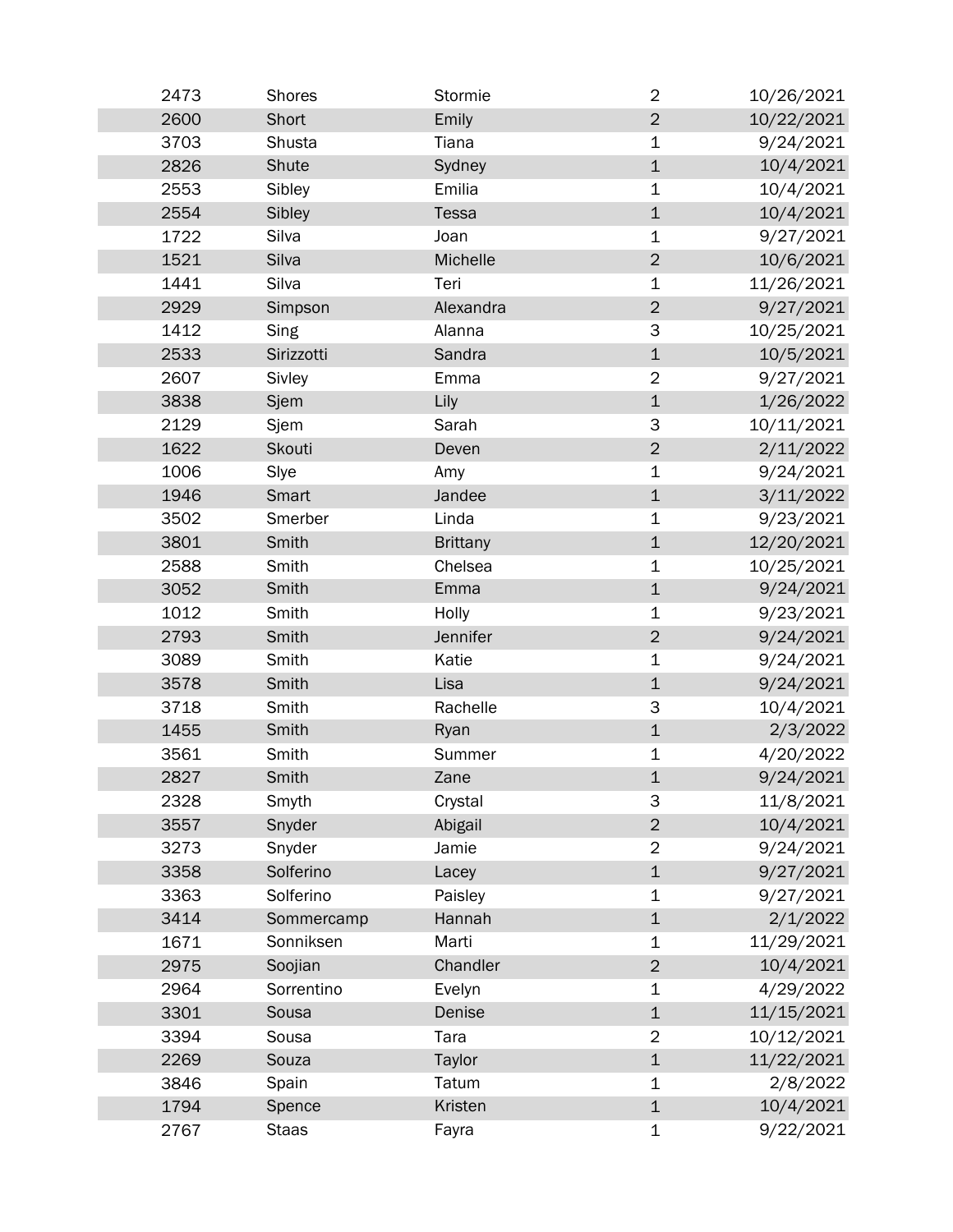| 2705 | <b>Staas</b>    | Natalie       | $\mathbf 1$               | 9/22/2021  |
|------|-----------------|---------------|---------------------------|------------|
| 3575 | Stafford        | Angela        | 1                         | 2/4/2022   |
| 1103 | <b>Stairs</b>   | Lyndee        | $\mathbf 1$               | 10/12/2021 |
| 2530 | <b>Staley</b>   | Jayda         | $\mathbf 1$               | 12/31/2021 |
| 3542 | <b>Staley</b>   | Jordyn        | $\mathbf 1$               | 1/3/2022   |
| 1905 | <b>Staley</b>   | Mandy         | $\mathbf 1$               | 1/3/2022   |
| 1596 | <b>Stapp</b>    | Aubree        | $\overline{2}$            | 10/22/2021 |
| 1180 | Steele-Pelton   | Ashley        | 1                         | 1/14/2022  |
| 3577 | Steenbock       | Cassidy       | $\overline{2}$            | 10/6/2021  |
| 3594 | Stenerson       | Linda         | $\mathbf 1$               | 9/24/2021  |
| 2768 | <b>Stewart</b>  | Jeanette      | $\mathbf 1$               | 11/17/2021 |
| 1998 | <b>Stewart</b>  | Kristi        | $\overline{2}$            | 12/21/2021 |
| 3722 | <b>Stewart</b>  | Marcie        | $\mathbf 1$               | 10/4/2021  |
| 3152 | <b>Stirling</b> | Alicia        | $\mathbf 1$               | 9/27/2021  |
| 3381 | <b>Stone</b>    | Isabella      | $\mathbf 1$               | 2/23/2022  |
| 1711 | Stornetta       | Lindsey       | $\mathbf 1$               | 11/19/2021 |
| 3825 | Stroup          | Myka          | $\mathbf 1$               | 1/12/2022  |
| 1354 | Sullivan        | Michelle      | $\mathbf 1$               | 10/15/2021 |
| 3246 | Sullivan        | Saralynn      | $\mathbf 1$               | 9/27/2021  |
| 3795 | Sullivan        | Shaunalea     | 1                         | 12/14/2021 |
| 1389 | Sullivan        | Shelby        | $\overline{2}$            | 9/27/2021  |
| 1899 | Sundstedt       | Janette       | $\mathbf 1$               | 11/25/2021 |
| 2454 | Sutton          | Mikayla       | $\mathbf 1$               | 11/1/2021  |
| 1937 | Swanson         | Jessica       | $\overline{2}$            | 9/28/2021  |
| 3650 | Swartz          | Ashtyn        | $\mathbf 1$               | 10/13/2021 |
| 2611 | Swayne-Menges   | Shelby        | $\overline{2}$            | 10/11/2021 |
| 3832 | Sweigart        | Cindy         | $\mathbf 1$               | 1/19/2022  |
| 1896 | Swett           | Kate          | 1                         | 10/1/2021  |
| 3330 | <b>Syres</b>    | Madison       | $\ensuremath{\mathsf{3}}$ | 11/15/2021 |
| 1110 | <b>Szeflin</b>  | Zarina        | $\overline{2}$            | 11/1/2021  |
| 2881 | Taupin          | Charley       | $\mathbf 1$               | 10/4/2021  |
| 2173 | Thomas          | Carolyn       | 2                         | 9/30/2021  |
| 3675 | Thomas          | Maisie        | $\mathbf 1$               | 10/26/2021 |
| 2849 | Thomas          | Tracy         | 1                         | 9/27/2021  |
| 3806 | Thomas          | Tristan       | $\overline{2}$            | 12/27/2021 |
| 2994 | Thompson        | <b>Bailey</b> | $\mathbf 1$               | 1/27/2022  |
| 2631 | Thompson        | Kendall       | $\mathbf 1$               | 1/17/2022  |
| 2420 | Thompson        | Michelle      | $\mathbf 1$               | 9/23/2021  |
| 3911 | Thompson        | Tana          | $\mathsf 3$               | 5/24/2022  |
| 3835 | Thornton        | Cheyenne      | 1                         | 1/21/2022  |
| 3828 | Tindall         | Kenzie        | $\mathbf 1$               | 1/18/2022  |
| 1334 | Tomlin          | Jennifer      | $\mathbf 1$               | 9/27/2021  |
| 3840 | Torretto        | Amelia        | $\mathbf 2$               | 2/3/2022   |
| 3248 | Torvik          | Emily         | 1                         | 5/5/2022   |
| 3370 | Toth            | Treena        | $\overline{2}$            | 12/8/2021  |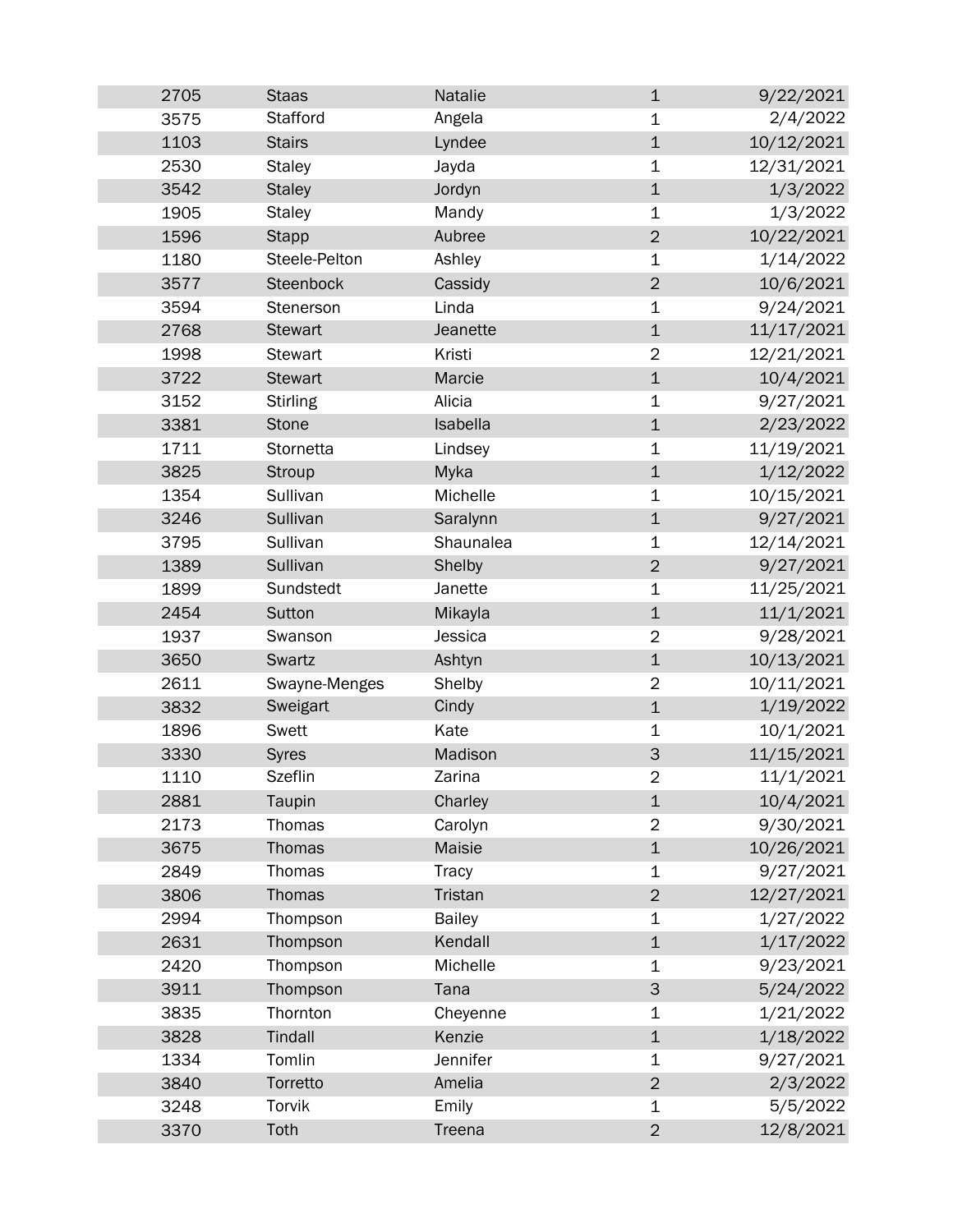| 3913 | Touraday      | Erica        | $\mathbf 1$    | 6/3/2022   |
|------|---------------|--------------|----------------|------------|
| 3641 | Train         | Olivia       | $\overline{2}$ | 10/4/2021  |
| 3716 | Train         | Tracey       | $\mathbf 1$    | 10/1/2021  |
| 1383 | Tsuji         | Jamie        | $\overline{2}$ | 11/26/2021 |
| 3099 | <b>Tucker</b> | Melissa      | $\mathbf 1$    | 9/27/2021  |
| 2646 | Tumino        | Julie        | $\mathbf 1$    | 2/4/2022   |
| 2142 | Turner        | Tegan        | $\overline{2}$ | 2/11/2022  |
| 3285 | Tweedy        | Jacey        | $\mathbf 1$    | 12/2/2021  |
| 2498 | Underhill     | Tatum        | 1              | 2/25/2022  |
| 1170 | Ungewitter    | Connie       | $\mathbf 1$    | 9/23/2021  |
| 1533 | Unruh         | Bethany      | $\mathbf 1$    | 9/27/2021  |
| 3219 | Unruh         | Emma         | $\overline{2}$ | 10/13/2021 |
| 1755 | Valencia      | <b>Betty</b> | $\mathbf 1$    | 12/1/2021  |
| 1475 | Vallerga      | Cathey       | $\mathbf 1$    | 9/30/2021  |
| 1172 | Van Galder    | Sue          | $\overline{2}$ | 10/25/2021 |
| 2644 | Van Horn      | Abby         | 3              | 1/25/2022  |
| 3874 | VanBergen     | Kym          | $\overline{2}$ | 4/4/2022   |
| 1790 | Vandeburgh    | Katie        | 3              | 4/22/2022  |
| 3433 | Vandeburgh    | Sadie        | $\mathbf 1$    | 4/22/2022  |
| 2628 | VanderPoel    | Ava          | $\mathbf{1}$   | 11/17/2021 |
| 3377 | Vantol        | Bethany      | $\mathbf 1$    | 12/20/2021 |
| 2638 | Veldhuizen    | Gayle        | $\mathbf 1$    | 9/27/2021  |
| 3480 | Verhoeven     | Danika       | 1              | 9/24/2021  |
| 3880 | <b>Vick</b>   | Kyndle       | $\mathbf 1$    | 4/21/2022  |
| 1985 | <b>Vick</b>   | Linda        | 3              | 10/8/2021  |
| 3857 | Vickery       | Lily         | $\mathbf 1$    | 3/1/2022   |
| 2686 | Vickery       | Nikya        | 1              | 3/1/2022   |
| 3746 | Viezbicke     | Kendall      | $\mathbf 1$    | 10/18/2021 |
| 3240 | Virden        | Jenna        | 1              | 10/4/2021  |
| 3827 | Voegtly       | Jenna        | $\mathbf 1$    | 1/17/2022  |
| 2470 | Vollmer       | Jordan       | 4              | 10/13/2021 |
| 3154 | Voogd         | Alyssa       | $\overline{2}$ | 1/14/2022  |
| 3158 | Voogd         | Candie       | 1              | 11/15/2021 |
| 2602 | Vorst         | Cassidy      | $\mathbf 2$    | 11/8/2021  |
| 2265 | Vue           | Deja         | $\overline{2}$ | 10/19/2021 |
| 1418 | Walker        | Barbara      | $\mathbf 1$    | 10/18/2021 |
| 1073 | Walker        | Lindsey      | $\overline{2}$ | 9/27/2021  |
| 3779 | Wall          | Marissa      | $\mathbf 1$    | 11/22/2021 |
| 1024 | Wall          | Sandy        | $\mathbf 1$    | 11/22/2021 |
| 3810 | Walter        | Kara         | $\mathbf 1$    | 12/31/2021 |
| 1729 | Ward          | Christy      | $\mathbf 1$    | 9/29/2021  |
| 2887 | Ward          | Rachel       | $\overline{2}$ | 9/24/2021  |
| 3676 | Ware          | Alexa        | $\overline{c}$ | 10/14/2021 |
| 3848 | Warman        | Taylor       | $\mathbf 1$    | 2/9/2022   |
| 1230 | Warner        | Kimberlee    | $\overline{2}$ | 9/24/2021  |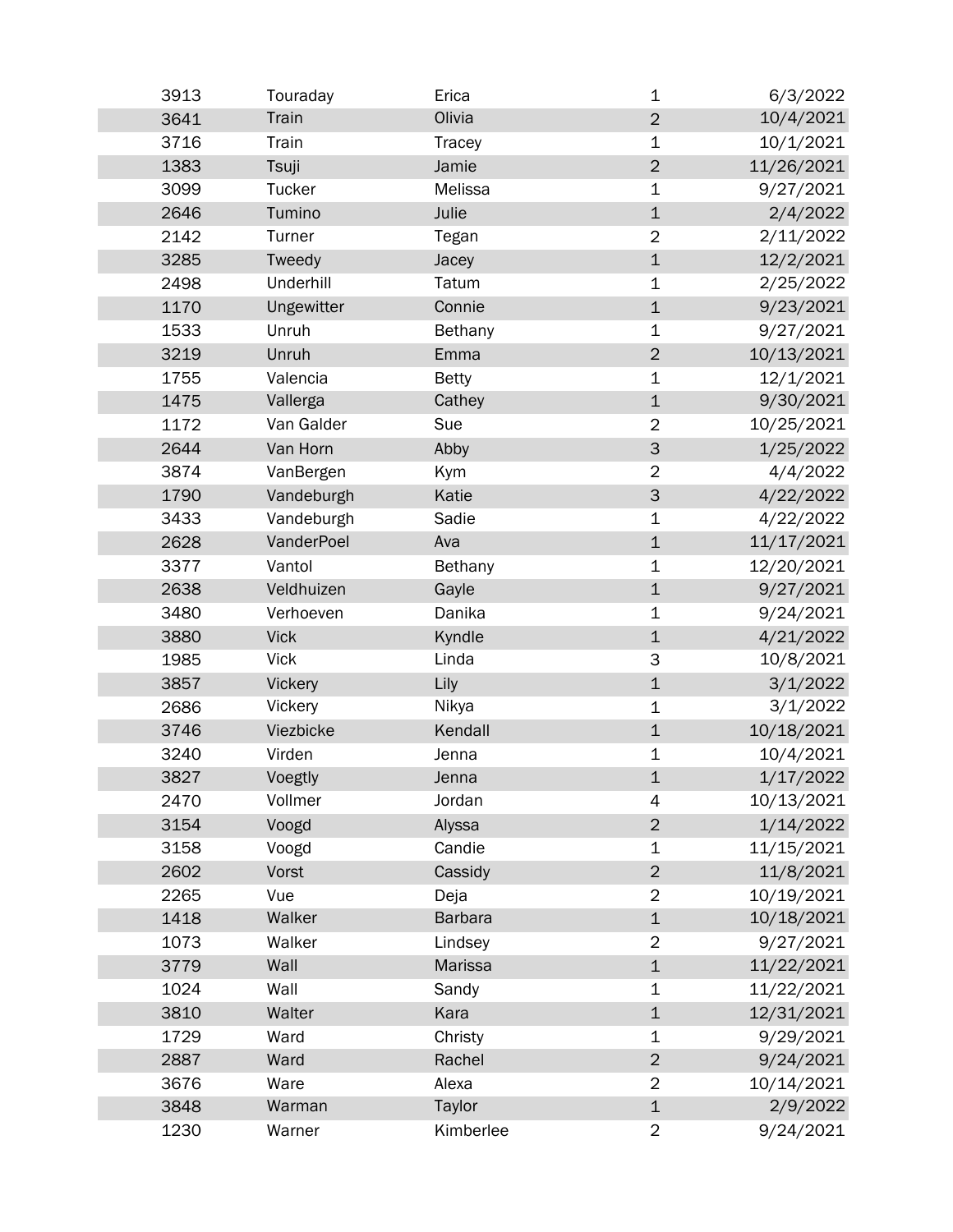| 2103 | Warren           | Deven           | $\overline{4}$            | 9/27/2021  |
|------|------------------|-----------------|---------------------------|------------|
| 2300 | Warren           | Miranda         | 1                         | 9/24/2021  |
| 3439 | Watts            | Samantha        | $\mathbf 1$               | 12/17/2021 |
| 1099 | Weaver           | Lizz            | $\mathbf 1$               | 10/4/2021  |
| 2155 | Weaver-Brown     | Kristin         | $\overline{4}$            | 9/27/2021  |
| 2943 | Webb             | Sydney          | $\mathbf 1$               | 12/24/2021 |
| 3606 | Weippert         | DeAnna          | $\ensuremath{\mathsf{3}}$ | 10/11/2021 |
| 3523 | Werlhof          | Natalie         | $\overline{2}$            | 10/6/2021  |
| 3777 | White            | Kelli           | $\overline{2}$            | 11/19/2021 |
| 1317 | White            | Tammy           | $\overline{2}$            | 2/11/2022  |
| 2079 | Whitlow          | Liz             | $\mathbf 1$               | 2/25/2022  |
| 1375 | Whitney          | Mindy           | $\mathbf 1$               | 12/31/2021 |
| 2027 | Wilbur           | Hailey          | $\mathbf 1$               | 11/24/2021 |
| 2948 | Wilkes           | Caleigh         | $\overline{2}$            | 10/20/2021 |
| 3516 | Wilkinson        | Elysia          | $\overline{2}$            | 9/27/2021  |
| 1548 | Williams         | <b>Brigette</b> | $\overline{2}$            | 1/27/2022  |
| 2241 | Williams         | Carolee         | $\mathbf 1$               | 4/21/2022  |
| 2863 | Williams         | Jesse           | $\mathbf 1$               | 10/20/2021 |
| 1178 | Williams         | Krista          | $\mathbf 1$               | 9/24/2021  |
| 1204 | Williamson       | Cynthia         | $\mathbf 1$               | 11/11/2021 |
| 3271 | Wilson           | Emily           | $\mathbf 1$               | 2/2/2022   |
| 2157 | Wineman          | Jennifer        | $\overline{2}$            | 11/22/2021 |
| 3144 | Winkler          | Megan           | $\mathbf{1}$              | 10/15/2021 |
| 2841 | Wirth            | Trisha          | 1                         | 9/27/2021  |
| 3519 | Wise             | Dani            | $\mathbf 1$               | 2/25/2022  |
| 1920 | Witkowski        | Jessica         | $\mathbf 1$               | 10/4/2021  |
| 1921 | Witkowski        | Samantha        | $\mathbf 1$               | 10/5/2021  |
| 3311 | Wolcott          | Krystle         | 4                         | 11/16/2021 |
| 1486 | Wood             | Caitlyn         | $\mathsf{3}$              | 11/5/2021  |
| 1234 | Woods            | Kourtney        | 1                         | 2/10/2022  |
| 3678 | Woods            | LaVonne         | $\mathbf 1$               | 10/4/2021  |
| 3788 | Woodworth        | Lee             | 1                         | 12/8/2021  |
| 1760 | Wysong-Kucharski | Taylor          | $\mathbf 1$               | 10/26/2021 |
| 3750 | Yanez            | Alexis          | 1                         | 10/19/2021 |
| 1315 | Yaron            | Kiki            | $\mathbf 1$               | 9/24/2021  |
| 2343 | Yates            | Casey           | 1                         | 2/18/2022  |
| 3097 | Yates            | Skyla           | $\mathbf 1$               | 1/26/2022  |
| 3886 | Yoney            | Julie           | 1                         | 4/22/2022  |
| 3565 | Young            | Kiara           | $\mathbf 1$               | 3/22/2022  |
| 3318 | Young            | Nikki           | $\overline{2}$            | 11/29/2021 |
| 2774 | Youngblood       | Kristi          | 3                         | 10/13/2021 |
| 1437 | Zacher           | Sherry          | 3                         | 9/27/2021  |
| 3713 | Zamora           | Laura           | $\mathbf 1$               | 9/30/2021  |
| 3054 | Zaritsky         | Amanda          | 1                         | 11/8/2021  |
| 3717 | Zellner          | Elisha          | $\mathbf 1$               | 10/4/2021  |